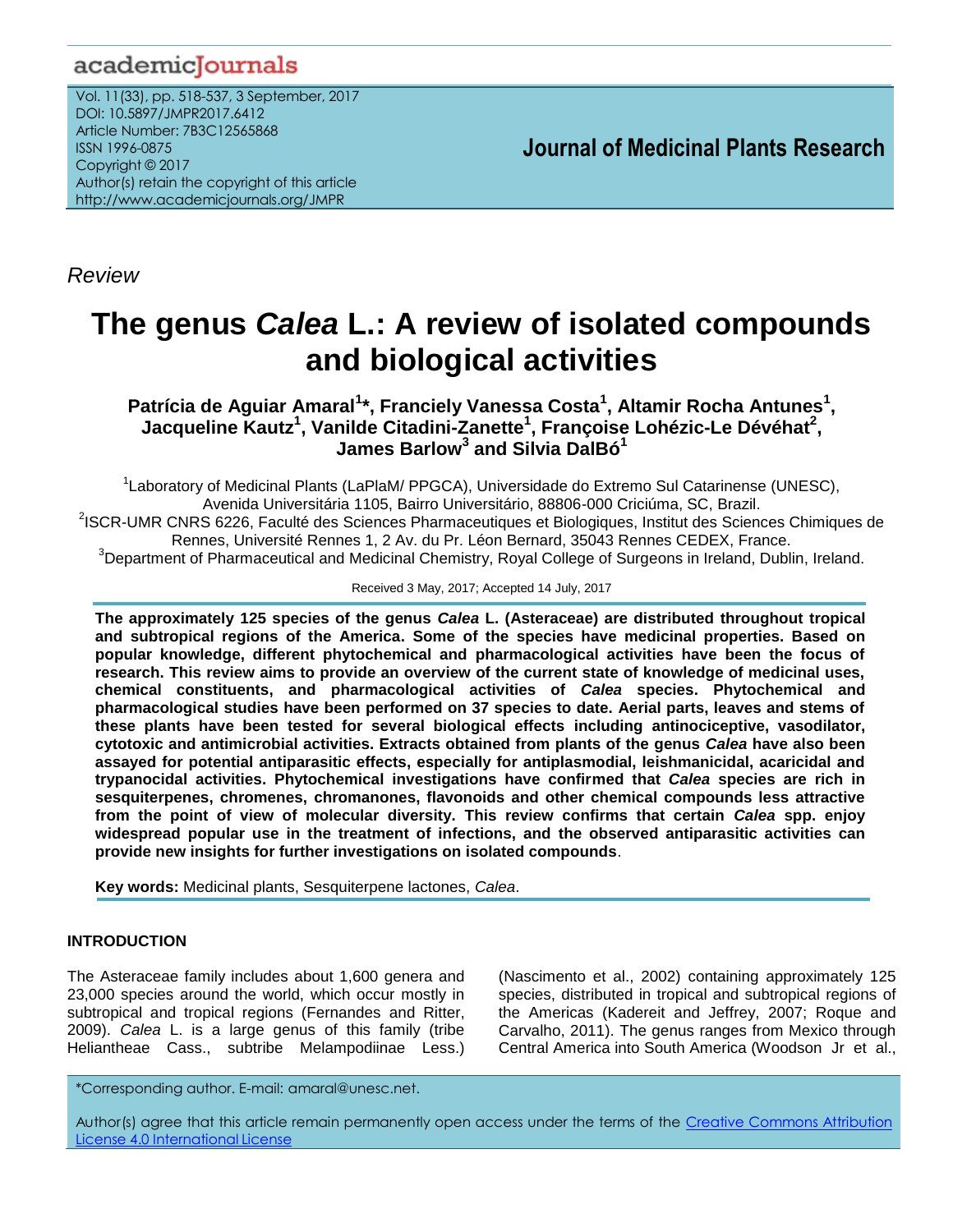#### 1975).

Saslis-Lagoudakis et al. (2014), claim that an important point for change in history is the ability of humans to learn from others and transmit this knowledge to those who live around them, thus ensuring the transmission and conservation of information. In the context of medicinal plant use, this is no different, as traditional knowledge is usually transmitted orally and associated with families, communities or ethnic groups (Hamilton, 2004; Abbet et al., 2014). So it is important to report literature on the traditional uses of medicinal plants.

Although, many species within the genus *Calea* are used in folk medicine, only a few studies have reported their efficacy. Due to the common use of *Calea* species in folk medicine, coupled with the fact that the genus has some species with proven biological activity in previously published articles, this review was meant to consolidate known data within. The scope of this article is to review compounds isolated from the genus *Calea* and their biological activities.

# **METHODOLOGY**

A selection of relevant data was made through a search using the keyword "*Calea*" in "Scopus", "Google Scholar", "Web of Science", "PubMed", "ScienceDirect" and Scifinder databases. About 167 articles were found with the word *Calea* for inclusion. In this review, search terms "Calea and biological activity" and "Calea and phytochemistry*"* were further used. In total, 96 publications describing the biological activity of extracts, fractionated extracts or isolated compounds from species of the genus Calea were used, *e*xcluding articles solely on botany and agronomy. The isolated compounds were categorized by species in Table 1 and biological activities were discussed by pathology. Reported biological activities include those of isolated compounds in addition to those of crude and fractionated extracts. Plant taxonomy was validated using the databases of Brazilian Flora and information about popular use and botany was obtained from published books and academic documents.

# **MORPHOLOGICAL DESCRIPTION OF THE GENUS**  *Calea*

Species of the genus *Calea* include perennial herbs, sometimes with woody xylopodia and tuberous roots, subshrubs, shrubs and sometimes scandent to vine-like or small trees. Their leaves can be opposite, rarely alternate, verticillate or basal, with blades linear to ovate. Flowers feature as solitary inflorescences named capitula. The ray florets are pistillate, with ligulate corollas, commonly yellow and rarely whitish. The disc florets are bisexual, with tubular corollas, also predominantly yellow, and less commonly white or

purplish. The fruits are obconical or obpyramidal cypselae, black or brown, glabrous or densely pubescent sometimes glandular (Baker, 1884; Kadereit and Jeffrey, 2007).

# **USE IN FOLK MEDICINE**

Species of the genus *Calea* have been widely used in traditional medicine throughout their geographical range.

*Calea glomerata* Klatt has been described in Colombian folk medicine as an antihypertensive (Guerrero et al., 2002). In Mexican folk medicine, *Calea integrifolia* (DC.) Hemsl. is used as a hypoglycemic (Andrade-Cetto, 2015). In a Peruvian Amazonian ethnic group (Yanesha), *Calea montana* Klatt is used for skin infections and this was validated through testing for leishmanicidal activity; users apply onto infected wounds the mashed fresh leaves as a poultice (Valadeau et al., 2009). *Calea serrata* Less. popularly known as "erva-decobra", "chá-amargo" and "quebra-tudo", is an endemic species found in Southern Brazil (Ribeiro et al., 2008). It is used in traditional medicine to treat ulcers and liver problems (Camilotti et al., 2014) while also featuring in African-Brazilian religious rituals. Avancini and Wiest (2008) reported that *C. serrata* is popularly used in southern Brazil for skin diseases in humans and animals. *Calea uniflora* Less., commonly known as arnica-da-praia in the Southern region of Santa Catarina State, Brazil, has popular therapeutic indications including as an antiinflammatory, analgesic, in the treatment of hematomas, as an antiseptic (for mosquito bites), for rheumatism, treatment of urinary infections and flu (Ramos et al., 2016).

Another species of the genus *Calea* used as a medicinal plant is *Calea pinnatifida* (R. Br.) Less., popularly known as "aruca","cipó-cruz" or "quebra-tudo" (Mors et al., 2000). This species is used in folk medicine for treating digestive disorders, giardiasis and amoebiasis (Machado Filho, 1930; Prusk and Urbatsch, 1988; Mors et al., 2000). *Calea urticifolia* DC. is also used by the Mayans in Mexico to treat gastroenteritis, oliguria and dysuria (Pereira and Pereira, 2002; Balam, 2008).

*Calea hypoleuca* Rob. & Greenm, is used by the Zapotec indigenous group of the Ocotlan district, within Mexico. In this context, the main use is postpartum, using the cooked leaves (decoction) in the form of baths.

One species of this genus with several indications is *Calea zacatechichi* Schltdl., known as "white bitter herb" by Mixe, and "bitter gum" by Popoluca peoples, inhabiting two areas in the Mexican states of Oaxaca and Veracruz, respectively, while both belonging to the Macro-Mayan linguistic stock. Within these populations, this plant is used for gastrointestinal purposes (stomach-ache, diarrhoea), dermatological/respiratory ailments (cough, asthma), and gynaecological indications by the Popoluca people; and gastrointestinal purposes (stomach-ache) and fevers by the Mixe people (Leonti et al., 2003). The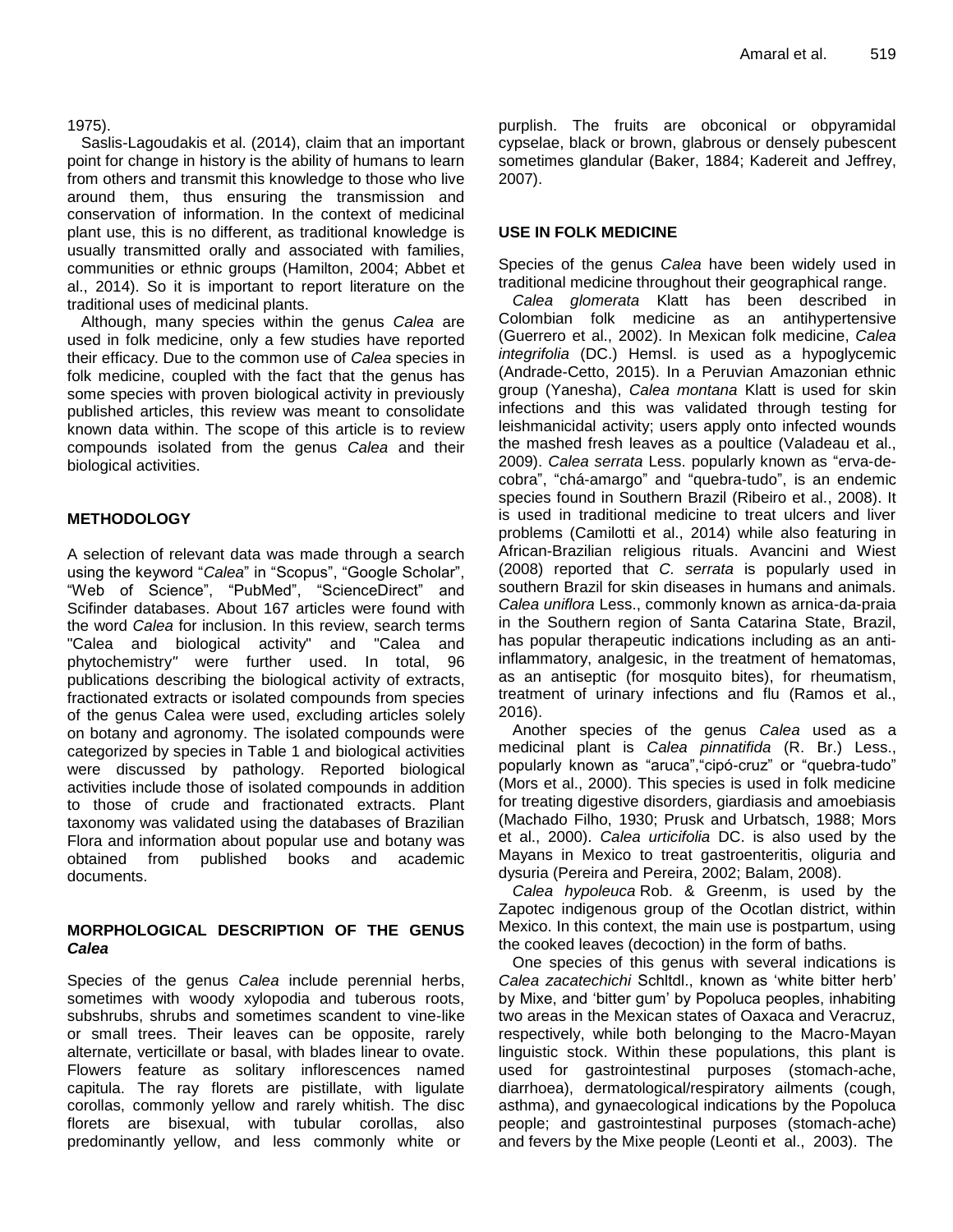rural people of Oaxaca, Puebla and Veracruz also use this plant to treat diabetes and biliary diseases (Zamora-Martinez, 1992). It is also used in Mexico as an "antidiabetic" (Ramos et al., 1992) and as an antiplasmodial in El Salvador (Köhler et al., 2002). Pereira and Pereira (2002) describes *C. zacatechichi* among Mayan medicinal flora for use in gastroenteritis, dermatitis, diarrhea and fever.

# **PHYTOCHEMISTRY**

About 256 different compounds have been isolated and identified from *Calea* species with the aerial parts most thoroughly investigated. Of 257 compounds isolated from species of *Calea*, 116 are sesquiterpene lactones, 18 derived from *p*-hydroxyacetophenone, 14 phenolic compounds, 10 chromenes, 8 flavonoids, 7 benzofurans, and 5 chromanones. In this review, the inclusion of compounds has been based on chemical diversity. Such diversity is of primary interest for medicinal chemistry (Table 1).

Many reported constituents are sesquiterpene in character (Ober et al., 1985b, c, d, 1984a, 1984b, 1984c; Ohguchi et al., 2009; Carvalho et al., 2014; Martinez et al., 1987b; Bohlmann et al., 1984, 1982f, e, d, c, b, a, 1981b, a; Fischer et al., 1984; Lee et al., 1982a, 1982b; Vichnewski et al., 1982; Quijano et al., 1979; Herz and Kumar, 1980; Bohlmann and Jakupovic, 1979; Bohlmann and Zdero, 1977b). Also documented are essential oils (Carvalho et al., 2014), chromenes, chromanones and flavonoids (Lima et al., 2015a, b; Nascimento and Oliveira, 2014; Nascimento et al., 2007a; Ober et al., 1985b; Steinbeck et al., 1997) (Table 1).

Sesquiterpenoids are compounds containing 15 carbons, formed biosynthetically from three five-carbon isoprene units or may be synthesized industrially from monoterpenoid building blocks (Bauer et al., 1997). These secondary metabolites have significant roles in plants as deterrents against herbivores (Picman, 1986) and as anti-fungal and anti-bacterial allelopathic agents. Although the biological activities of these metabolites have not been completely elucidated as yet, anthelmintic, antibiotic, cytotoxic (Anke et al., 1989) and antiparasitic activities are known.

This review confirms that several *Calea* species traditionally utilized in folk medicine for the treatment of inflammation and various infections may serve as a biobank for the isolation of potential phytopharmaceuticals and act as leads in drug discovery. Collation of research reports on *Calea* and other plants is vital for a better understanding of how to develop rational therapeutics from ethnobotanical medicines.

A great number of natural compounds belonging to several families are present in the genus *Calea*. The most common are sesquiterpene lactones and chromenes. Nevertheless, chromanones and flavonoids

are also represented in this genus. Unfortunately, few papers about the activity of chromanones are available.

Many natural compounds contain a chromene moiety, including tocopherols and flavonoids. Structural skeletons of chromane, *2H*-chromene and *4H*-chromene have in common the same benzofuran nucleus; of these, *2H*chromene compounds are predominantly found in the genus *Calea.* Such *2H*-chromenes are known as antifungal compounds and some derivatives showed potential antidiabetic and antihypertensive activities as .<br>Na<sup>+</sup>-glucose co-transporter inhibitors and potassiumchannel activators, respectively (Thomas and Subin, 2013). They have also been revealed as efficient antiinflammatory compounds, acting as selective inhibitors of cyclooxygenase- 2 (Wang et al., 2010) and of tumor necrosis factor α (TNF-α) production (Thomas and Subin, 2013). Mechanistically, no single mechanism of action is defined for these compounds as antimicrobial agents. Some chroman and chromene derivatives have exhibited DNA gyrase inhibition, and within the chromanones, a hydrogen bond donor/acceptor functionality at the 4 position together with a lipophilic 2-alkyl moiety is believed to be important for antibacterial activity. Much interest has focused on the use of chromenes as antiparasitic agents, with chromen/chroman-4-ones suggested to exert their effects through pteridine reductase 1 (PTR1) inhibition within both *Trypanosoma brucei* and *Leishmania* species (Di Pisa et al., 2017).

Sesquiterpene lactones are a large group of over 5000 compounds and they are particularly abundant in plants of to the Asteraceae family, including the genus *Calea*. They are characterized by 15-carbon terpenoids consisting of three isoprene units and a lactone ring, with some having an α-methylene-γ-lactone motif with an exocyclic double bond conjugated with a carbonyl function (Zhang et al., 2005). Six skeletons of sesquiterpenoids termed germacranolides, eudesmanolides, guaianolides, pseudoguaianolides, xanthanolides and carabranolides can be found in plants. In the genus *Calea,* germacranolides, eudesmanolides and guaianolides in particular are found (Ferreira et al., 1980; Ober et al., 1984d; Ortega et al., 1989). The α-methylene-γ-lactone group is responsible for most of their biological effects via a Michael-type addition. Parthenolide is a representative sesquiterpene lactone of the anti-tumor agents largely described for this family. Nevertheless, several are in clinical or pre-clinical stages and one, arglabin, is actually used as anticancer drug in Kazakhstan. They exert their effects on the nuclear factor NF-κB but also on the redox equilibrium of malignant cells (Gach et al., 2015). Analogously with chromenes, they also exhibit antiinflammatory effects, notably those of the guaianolide family (Chadwick et al., 2013), with NF-κB involved through regulation of about 150 inflammatory genes. Besides already discussed antimicrobial effects, we can cite the antimalarial activity of artemisinin, whose activity is ascribed to the presence of an endoperoxide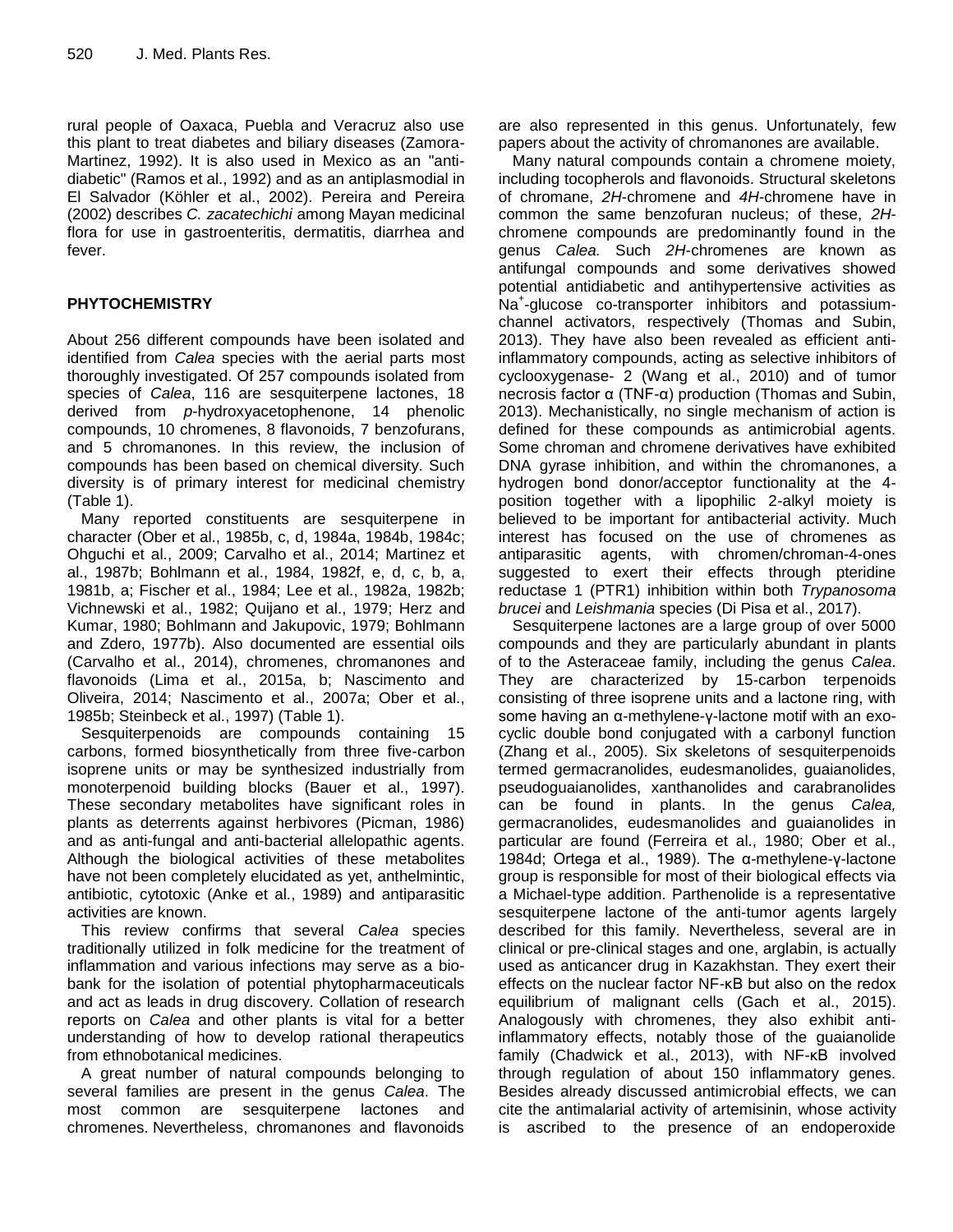**Table 1.** Species of the genus *Calea* used in traditional medicine and an overview of their isolated compounds.

| Species name                                          | <b>Distribution</b> | <b>Plant materials</b>   | Chemical compounds isolated                                                   | Compound<br>number   | <b>References</b>               |
|-------------------------------------------------------|---------------------|--------------------------|-------------------------------------------------------------------------------|----------------------|---------------------------------|
| Calea angusta S.F.Blake                               | Brazil              | Air-dried plant material | 11,13-Dihydro-11,13-epoxyatripliciolide-2-methylbutyrate                      | C1                   | Bohlmann et al. (1982d)         |
|                                                       |                     |                          | 9a-Hydroxy-11,13-dihydro-11,13-epoxyatripliciolide-2-methylbutyrate           | $\mathbb{C}2$        |                                 |
|                                                       |                     |                          |                                                                               |                      |                                 |
|                                                       |                     |                          | Acacetin<br>Calbertolide C                                                    | C <sub>3</sub>       |                                 |
|                                                       | Colombia            |                          |                                                                               | C <sub>4</sub><br>C5 |                                 |
|                                                       |                     | Air-dried plant material | Desacyl-8-tiglylsubcordatolide A                                              | C6                   | Ober et al. (1985b)             |
| Calea berteriana DC.                                  |                     |                          | 8-Epi-8-tiglylrupicolin A<br>8-Epi-8-tiglylrupicolin B                        | C <sub>7</sub>       |                                 |
|                                                       |                     |                          |                                                                               |                      |                                 |
|                                                       |                     |                          | Calebertin                                                                    | C8                   |                                 |
|                                                       | Venezuela           | Dried leaves             | Calbertolide A                                                                | $C9$                 | Ober et al. (1985a)             |
|                                                       |                     |                          | Calbertolide B                                                                | C <sub>10</sub>      |                                 |
|                                                       |                     | Aerial parts             | 7-O-(I-L-Rhamnopyranosyl-(1-2)-I-D-glucopyranosyl)- 30,40,7-trihydroxyflavone | C11                  | Nascimento and Oliveira (2007b) |
|                                                       | <b>Brazil</b>       |                          | Uniflorol A acetate                                                           | C12                  |                                 |
|                                                       |                     | Underground parts        | Uniflorol B acetate                                                           | C13                  |                                 |
| Calea clausseniana Baker                              |                     |                          | 2,2-dimethyl-6-{1-[(4'-acetoxy)angeloyloxy]ethyl}chroman-4-one                | C14                  |                                 |
|                                                       |                     |                          | 2,2-Dimethyl-6-(1-hydroxyethyl)-chroman-4-one                                 | C15                  | Nascimento and Oliveira (2014)  |
|                                                       |                     |                          | 2-Senecioyl-4-[1-(angeloyloxy)ethyl]phenol                                    | C16                  |                                 |
|                                                       |                     |                          | 2-Senecioyl-4-[1-(acetylsarracinoyloxy)-ethyl]phenol                          | C17                  |                                 |
|                                                       |                     |                          |                                                                               |                      |                                 |
|                                                       |                     |                          | Clemateol                                                                     | C18                  |                                 |
|                                                       |                     |                          | o-Vanillin                                                                    | C <sub>19</sub>      |                                 |
|                                                       |                     |                          | Spathulenol                                                                   | C <sub>20</sub>      |                                 |
|                                                       |                     |                          | α-Terpinene                                                                   | C <sub>21</sub>      |                                 |
| Calea clematidea Baker                                | Paraguay            | Leaves,                  | Germacrene                                                                    | C22                  | Flach et al. (2002)             |
|                                                       |                     | Flowers                  | Yomogi alcohol                                                                | C <sub>23</sub>      |                                 |
|                                                       |                     |                          | β-Caryophylene                                                                | C <sub>24</sub>      |                                 |
|                                                       |                     |                          | $m$ -Cymene                                                                   | C <sub>25</sub>      |                                 |
|                                                       |                     |                          | o-Cymene                                                                      | C <sub>26</sub>      |                                 |
|                                                       |                     |                          | $\alpha$ -Gurjunene                                                           | C <sub>27</sub>      |                                 |
| Calea crocinervosa Wussow,<br>Urbatsch & G.A.Sullivan | Mexico              | Aerial parts             | Crocinervolide                                                                | C28                  | Ortega et al. (1989)            |
|                                                       |                     |                          | 1,1'-Bis-[2-senecionyl-4-(1-ethyl)-phenoxy]ether                              | C <sub>29</sub>      |                                 |
| Calea cuneifolia DC.                                  | Brazil              | Air dried xylopodium     | Meso-1,1'-Bis-[2-senecionyl-4-(1-ethyl)-phenoxy]ether                         | C30                  | Lourenço et al. (1981)          |
|                                                       |                     |                          | 2-Senecionyl-4-vinylphenol                                                    | C31                  |                                 |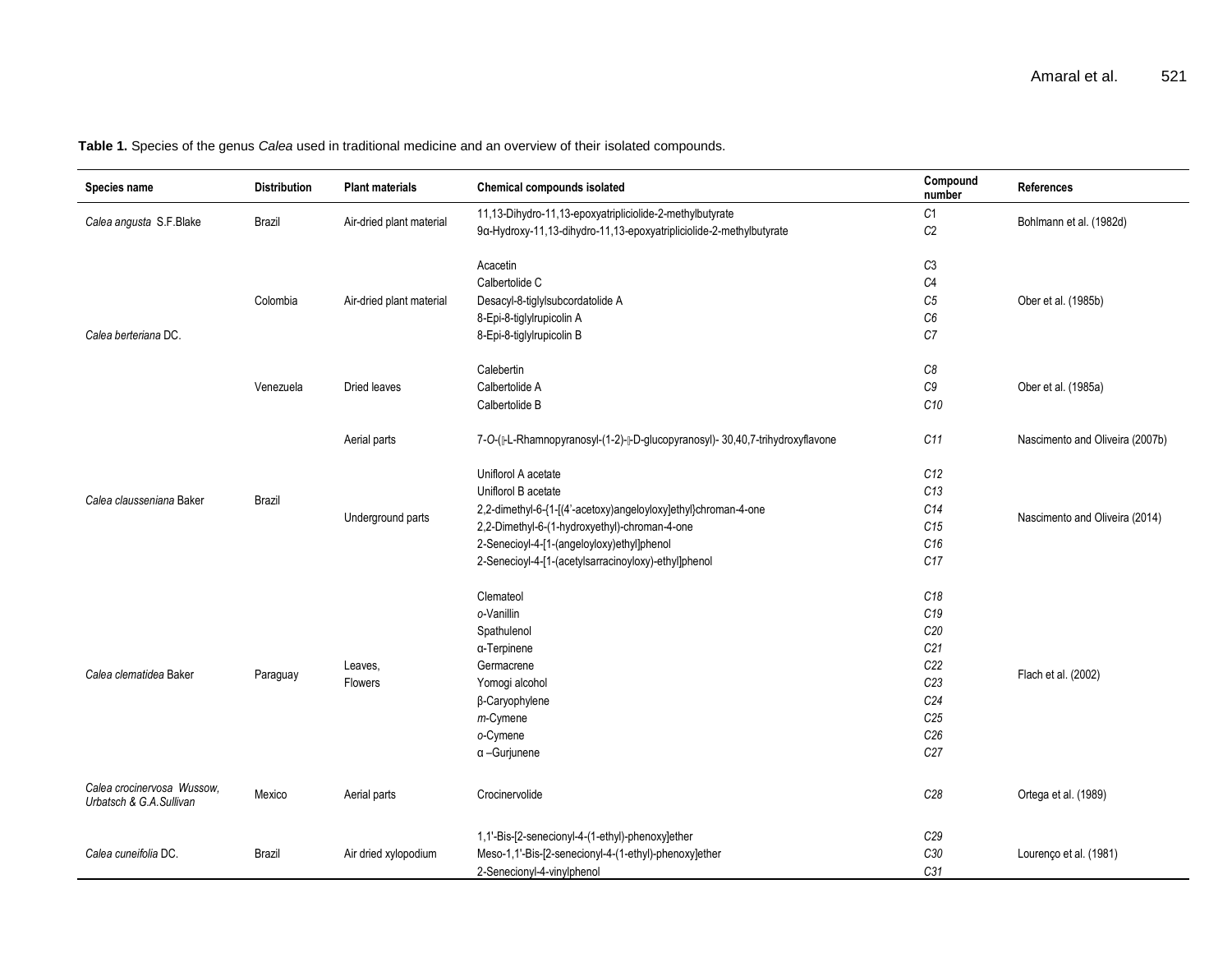# 522 J. Med. Plants Res.

|                             |        |        | 2-Senecionyl-4-(1-hydroxyethyl)-phenol                     | C32             |                        |
|-----------------------------|--------|--------|------------------------------------------------------------|-----------------|------------------------|
|                             |        |        | 2-Senecionyl-4-(1-acetoxyethyl)-phenol                     | C33             |                        |
|                             |        |        | 2-Senecionyl-4-(1-acetylsarracinoyloxyethyl)-phenol        | $C34\,$         |                        |
|                             |        |        | 2-(3-Methyl-3-hydroxybutanoyl-1)-4-(1-hydroxyethyl)-phenol | C35             |                        |
|                             |        |        | 6-Hydroxy-2,2-dimethylchroman-4-one                        | $C36\,$         |                        |
|                             |        |        | Acetylsarracinic acid                                      | C37             |                        |
|                             |        |        |                                                            |                 |                        |
|                             |        |        | a-Pinene                                                   | C38             |                        |
|                             |        |        | $p$ -Cymene                                                | C39             |                        |
|                             |        |        | Limonene                                                   | C40             |                        |
|                             |        |        | Lavender lactone                                           | C41             |                        |
|                             |        |        | cis-Arbusculone                                            | C42             |                        |
|                             |        |        | trans-Arbusculone                                          | C43             |                        |
|                             |        |        | Linalool                                                   | C44             |                        |
|                             |        |        | cis-Linalool oxide                                         | C45             |                        |
|                             |        |        | trans-Linalool oxide                                       | C46             |                        |
|                             |        |        | Terpinen-4-ol                                              | C47             |                        |
|                             |        |        | p-Cymen-8-ol                                               | C48             |                        |
|                             |        |        | trans-Carveol                                              | C49             |                        |
|                             |        |        | Carvone                                                    | C <sub>50</sub> |                        |
|                             |        |        | [-Elemene                                                  | C51             |                        |
|                             |        |        | Cyclosativene                                              | C52             |                        |
|                             |        |        | a-Copaene                                                  | C53             |                        |
| Calea fruticosa (Gardner)   |        |        | β-Bourbonene                                               | ${\it C54}$     |                        |
| Urbatsch, Zlotsky & Pruski. | Brazil | Leaves | $\beta$ -Cubebene                                          | C55             | Carvalho et al. (2014) |
|                             |        |        | $\beta$ -Elemene                                           | ${\it C56}$     |                        |
|                             |        |        | (E)-Caryophyllene                                          | C57             |                        |
|                             |        |        | $\beta$ -Copaene                                           | ${\it C58}$     |                        |
|                             |        |        | a-Humulene                                                 | C <sub>59</sub> |                        |
|                             |        |        | allo-Aromadendrene                                         | $C60\,$         |                        |
|                             |        |        | Dauca-5,8-diene                                            | C61             |                        |
|                             |        |        | $\beta$ -Selinene                                          | C62             |                        |
|                             |        |        | epi-Cubebol                                                | C63             |                        |
|                             |        |        | a-Murolene                                                 | C64             |                        |
|                             |        |        | [-Cadinene                                                 | C65             |                        |
|                             |        |        | Cubebol                                                    | C66             |                        |
|                             |        |        | trans-Calamenene                                           | C67             |                        |
|                             |        |        | $(E)$ -Nerolidol                                           | C68             |                        |
|                             |        |        | Spathulenol                                                | C20             |                        |
|                             |        |        | Caryophyllene oxide                                        | C69             |                        |
|                             |        |        | Gleenol                                                    | C70             |                        |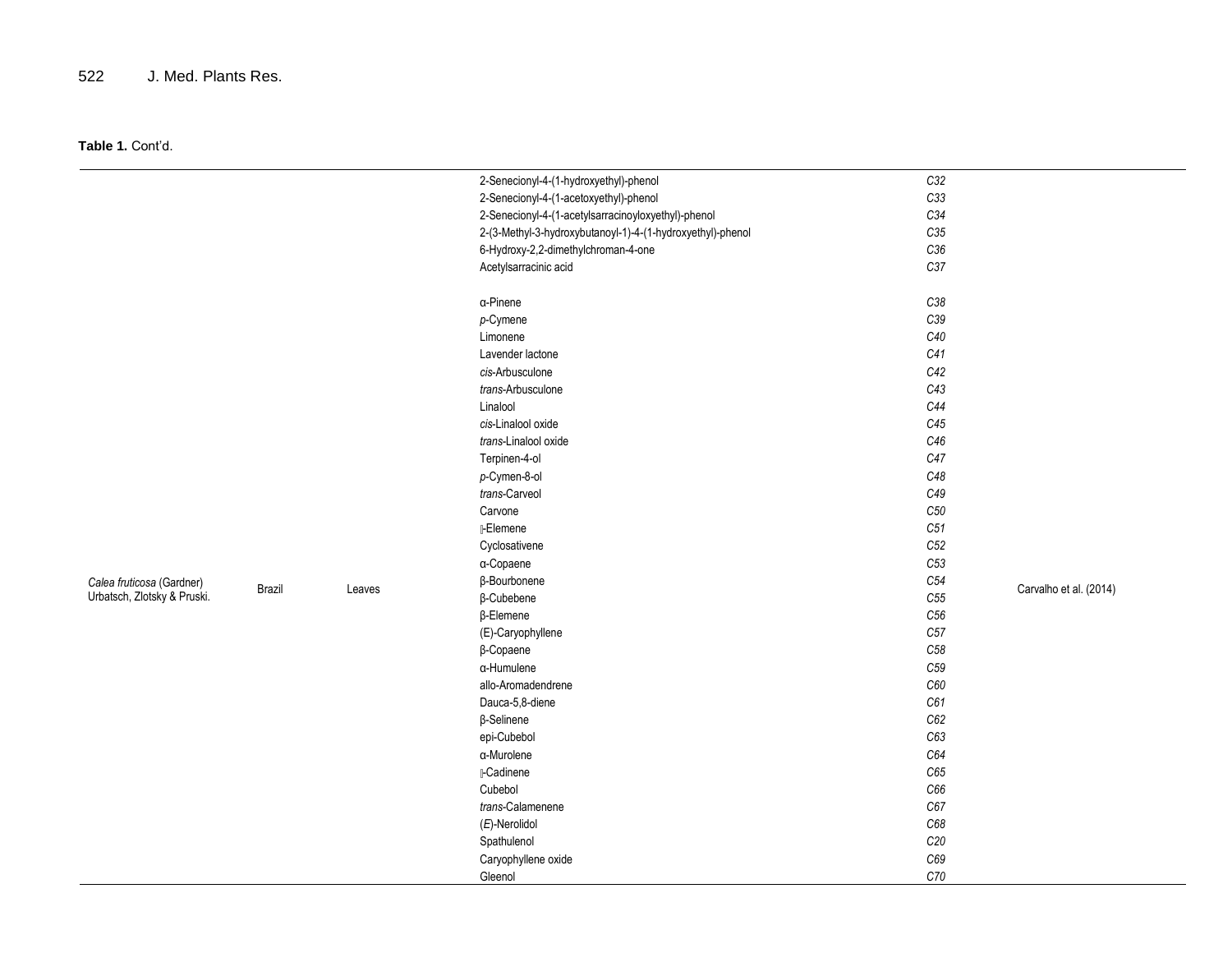|                                 |               |                          | Globulol                                                              | C71              |                            |
|---------------------------------|---------------|--------------------------|-----------------------------------------------------------------------|------------------|----------------------------|
|                                 |               |                          | Humulene epoxide II                                                   | C72              |                            |
|                                 |               |                          | Junenol                                                               | C73              |                            |
|                                 |               |                          | 1-epi-Cubenol                                                         | C74              |                            |
|                                 |               |                          | a-Murolol                                                             | C75              |                            |
|                                 |               |                          | a-Cadinol                                                             | C76              |                            |
|                                 |               |                          | Selin-11-en-4-a-ol                                                    | C77              |                            |
|                                 |               |                          | cis-Calamenen-10-ol                                                   | C78              |                            |
|                                 |               |                          | Eremophilone                                                          | C79              |                            |
|                                 |               |                          |                                                                       |                  |                            |
|                                 |               |                          | 8-Desacylacetylchapliatrin angelate                                   | C80              |                            |
|                                 |               |                          | Calerhaloide-8-O[2',3'-epoxy-2'-methylbutyrate]                       | C81              | Bohlmann et al. (1984)     |
| Calea harleyi H. Rob.           | <b>Brazil</b> | Air-dried plant material | Calerhaloide-8-O[ent-2',3'-epoxy-2'-methylbutyrate]                   | C82              |                            |
|                                 |               |                          | Calerhaloide-8-O[2'-hydroxy-2'-methyl-but-3'-enoate]                  | C83              |                            |
|                                 |               |                          | 1,2-Dihydroxy-3,4-dehydromenthone                                     | C84              |                            |
|                                 |               |                          | 5β-Myrtenyl-9α-hydroxy-4,5-dihydroatripliciolide-8-O-angelate         | C85              |                            |
| Calea hispida (DC.) Baker       | Brazil        | Air-dried plant material | 5β,9α-Dihydroxy- 4,5-atripliciolide-8-O-angelate                      | C86              | Bohlmann et al. (1982f)    |
|                                 |               |                          | 15-Acetoxy-5-hydroxyfarnesyl acetate                                  | C87              |                            |
|                                 |               |                          | 15-Acetoxy-5,10-dihydroxy-12,13-dehydro-10,11-dihydrofarnesyl acetate | C88              |                            |
|                                 |               |                          | 8-O-Dihydrocaleteucrin acetate                                        | C89              |                            |
|                                 | $*NR$         | Air-dried plant material | Calelepin senecioate                                                  | C90              |                            |
|                                 |               |                          | Caleahymenone A                                                       | C91              |                            |
| Calea hymenoleps Baker.         |               |                          | Caleahymenone B                                                       | C91              | Bohlmann et al. (1982c)    |
|                                 |               |                          | Isoatripliciolide angelate                                            | C93              |                            |
|                                 |               |                          | Caleamyrcenolide                                                      | C94              |                            |
|                                 |               |                          |                                                                       |                  |                            |
| Calea integrifolia (DC.) Hemsl. | Mexico        |                          | Heptadeca-2-t-9,16-trien-1-al                                         | C95              | Bohlmann and Zdero (1977a) |
|                                 |               | Leaves,                  | Jamaicolide A                                                         | C <sub>96</sub>  |                            |
| Calea jamaicensis (L.) L.       | Jamaica       | Flowers,                 | Jamaicolide B                                                         | C97              | Ober et al. (1985d)        |
|                                 |               | Stem                     | Jamaicolide C                                                         | C98              |                            |
|                                 |               |                          | Jamaicolide D                                                         | C99              |                            |
| Calea lantanoides Gardner       | Brazil        | Aerial parts             | 15-Deoxybudlein A                                                     | C100             | Vichnewski et al. (1982)   |
|                                 |               | Leaves,                  | 8β-Angeloyloxy-9α-acetoxycalyculatolide                               | C <sub>101</sub> |                            |
| Calea leptocephala S.F. Blake   | Mexico        | Flowers,                 | Desacetylcalein A                                                     | C102             | Ober et al. (1986)         |
|                                 |               | Stem                     | 8β-Angeloyloxyleptocephalide                                          | C <sub>103</sub> |                            |
| Calea megacephala B.L. Rob. &   | Mexico        | Leaves, Flowers,         | Desacylisovalerylheliangine                                           | C104             | Ober et al. (1987b)        |
| Greenm.                         |               | Stem                     | 8β-Methacryloyloxytemifolin                                           | C <sub>105</sub> |                            |
|                                 |               |                          |                                                                       |                  |                            |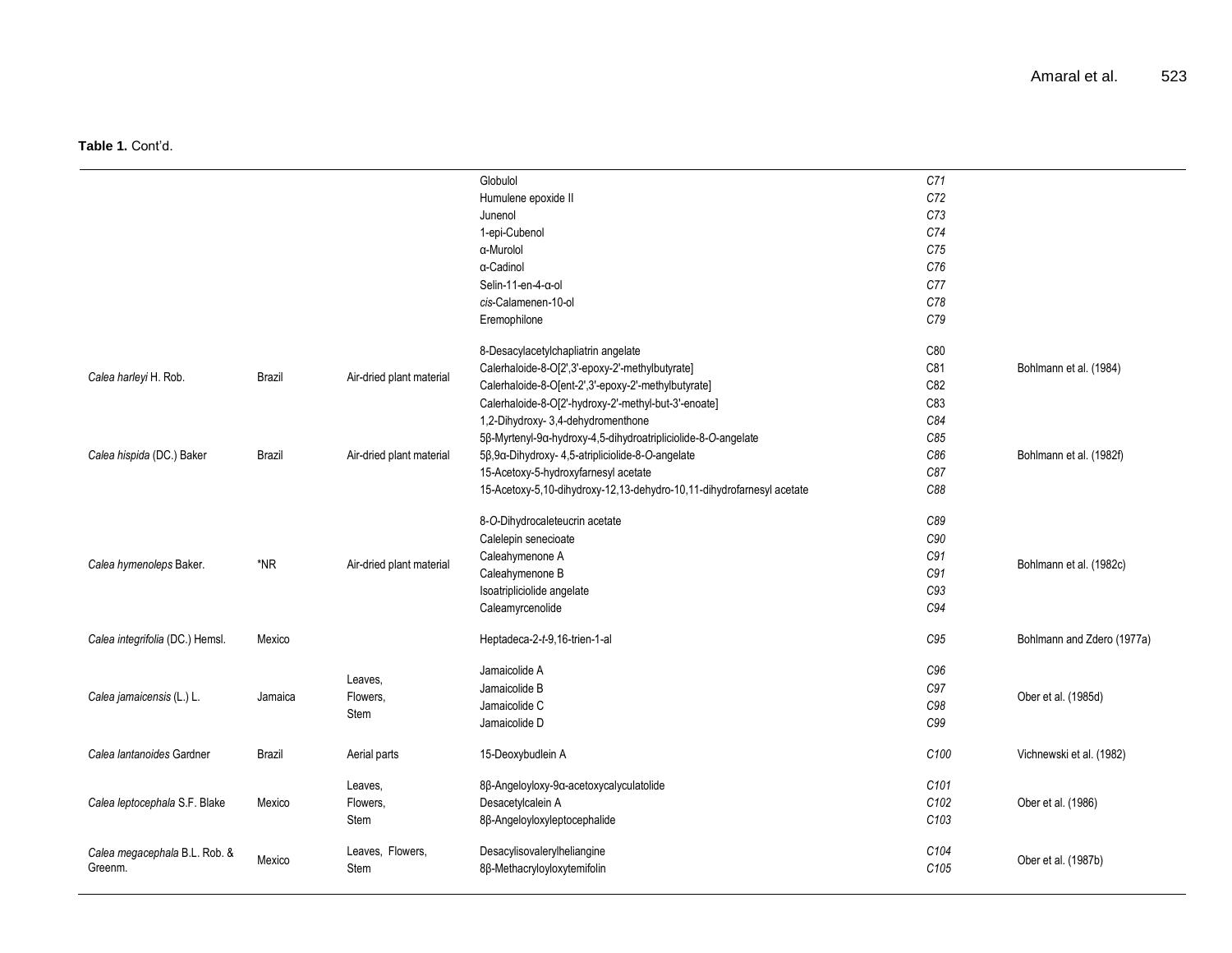|                            |            |                          | 2,3-Dimethyl-6-(acetoxy acetyl)-7-methoxy chromene                     | C106             |                         |
|----------------------------|------------|--------------------------|------------------------------------------------------------------------|------------------|-------------------------|
|                            |            |                          | 11,13-Dihydro-11,13-epoxyatripliciolide angelate                       | C <sub>107</sub> |                         |
|                            |            |                          | 11,13-Dihydro-11,13-epoxyatripliciolide tiglate                        | C <sub>108</sub> |                         |
| Calea morii H. Rob.        | Brazil     | Air-dried plant material | 11-Hydroxy-13-chloro-11,13-dihydroatripliciolide-8-O-angelate          | C109             | Bohlmann et al. (1981a) |
|                            |            |                          | 11-Hydroxy-13-chloro-11,13-dihydroatripliciolide-8-O-tiglate           | C110             |                         |
|                            |            |                          | 3β-Acetoxy-8β-angeloyloxy-1,10-dihydro-1α,10β-epoxycostunolide         | C111             |                         |
|                            |            |                          | 5-Myrtenyl-4,5-11,13-tetrahydro-11,13-epoxyatripliciolide-8-O-angelate | C112             |                         |
|                            |            |                          | 10-acetoxy-8,9-epoxy-7-isobutyryloxythymol isobutyrate                 | C113             |                         |
|                            |            |                          | 10-acetoxy-8,9-epoxy-7-hydroxythymol isobutyrate                       | C114             |                         |
| Calea nelsonii B.L. Rob. & |            |                          | 8-Hydroxy-9-acetoxy-loisobutyryloxythymol                              | C115             |                         |
| Greenm.                    | México     | Aerial parts             | 7-Acetoxy-8-hydroxy-9,I0-diisobutyryloxythymol                         | C116             | Martinez et al. (1987a) |
|                            |            |                          | 7-Isobutyryloxy-8,9dihydroxythymol                                     | C <sub>117</sub> |                         |
|                            |            |                          | 8,9-epoxy-7-isobutyryloxythymol isobutyrate                            | C118             |                         |
|                            |            |                          | 1β-Hydroxy-8-desacylzacatechinolide-(2-methylbutyrate)                 | C119             |                         |
|                            |            | Air-dried plant material | 1a-Acetoxy-8-desacylzacatechinolide-(2-methylbutyrate)                 | C120             |                         |
| Calea oxylepis Baker       | Brazil     |                          | 1-Oxo-8-desacetylzacatechinolide-(2-methylbutyrate)                    | C121             | Bohlmann et al. (1982a) |
|                            |            |                          | 1,2-Diacetoxy-1,2-dihydroartemisia alcohol acetate                     | C <sub>122</sub> |                         |
|                            |            |                          | 4,6-Dimethoxy-2-isopropylidene-3oxo-2,3-dihydrobenzofurane             | C123             |                         |
|                            |            | Leaves,<br>Flowers       | 1β-Hydroxy-Bisabola-2,10-dien-4-one                                    | C124             |                         |
|                            |            |                          | 1a-Hydroxy-Bisabola-2,10-dien-4-one                                    | C125             |                         |
| Calea peckii B.L. Rob.     | Costa Rica |                          | 4-Hydroxy-3methoxybisabola-1,10-diene                                  | C126             | Castro et al. (1989)    |
|                            |            |                          | 1α-Hydroxy-8β-tigloyloxyguaia-3,9,11(13)-trien-1,2,6α-olide            | C127             |                         |
|                            |            |                          | 3β-Hydroxy-8β-tigloyloxyheliangolide                                   | C128             |                         |
|                            |            |                          | 2-[2-Acetoxyethyl]-5-prop-1-inyl-dithienyl                             | C129             |                         |
|                            |            |                          | Atripliciolide angelate                                                | C130             |                         |
|                            |            |                          | 9a-Hydroxyatripliciolide-8-O-angelate                                  | C131             |                         |
|                            |            |                          | 9a-Hydroxyatripliciolide-8-O-tiglate                                   | C132             |                         |
|                            |            |                          | 11,13-Dihydro-11,13-epoxyatripliciolide angelate                       | C107             |                         |
|                            |            |                          | 11,13-Dihydro-11,13-epoxyatripliciolide tiglate                        | C <sub>108</sub> |                         |
|                            |            |                          | 11,13-Dihydro-11,13-epoxyatripliciolide methacrylate                   | C133             |                         |
| Calea pilosa Baker         | Brazil     | Air-dried plant material | 9a-Hydroxy-11,13-dihydro-11,13-epoxyatripliciolide-8-O-angelate        | C134             | Bohlmann et al. (1981a) |
|                            |            |                          | 9α-Hydroxy-11,13-dihydro-11,13-epoxyatripliciolide-8-O-tiglate         | C135             |                         |
|                            |            |                          | 9α-Hydroxy-11,13-dihydro-11,13-epoxyatripliciolide-8-O-methycrylate    | C136             |                         |
|                            |            |                          | 11-Hydroxy-13-chloro-11,13-dihydroatripliciolide-8-O-angelate          | C109             |                         |
|                            |            |                          | 9α, 11-Dihydroxy-13-chloro-11, 13-dihydroatripliciolide-8-O-angelate   | C137             |                         |
|                            |            |                          | 3β-Acetoxy-8β-angeloyloxy-1,10-dihydro-1α,10β-epoxycostunolide         | C <sub>111</sub> |                         |
|                            |            |                          | 5-Myrtenyl-4,5-11,13-tetrahydro-11,13-epoxyatripliciolide-8-O-angelate | C112             |                         |
|                            |            |                          |                                                                        |                  |                         |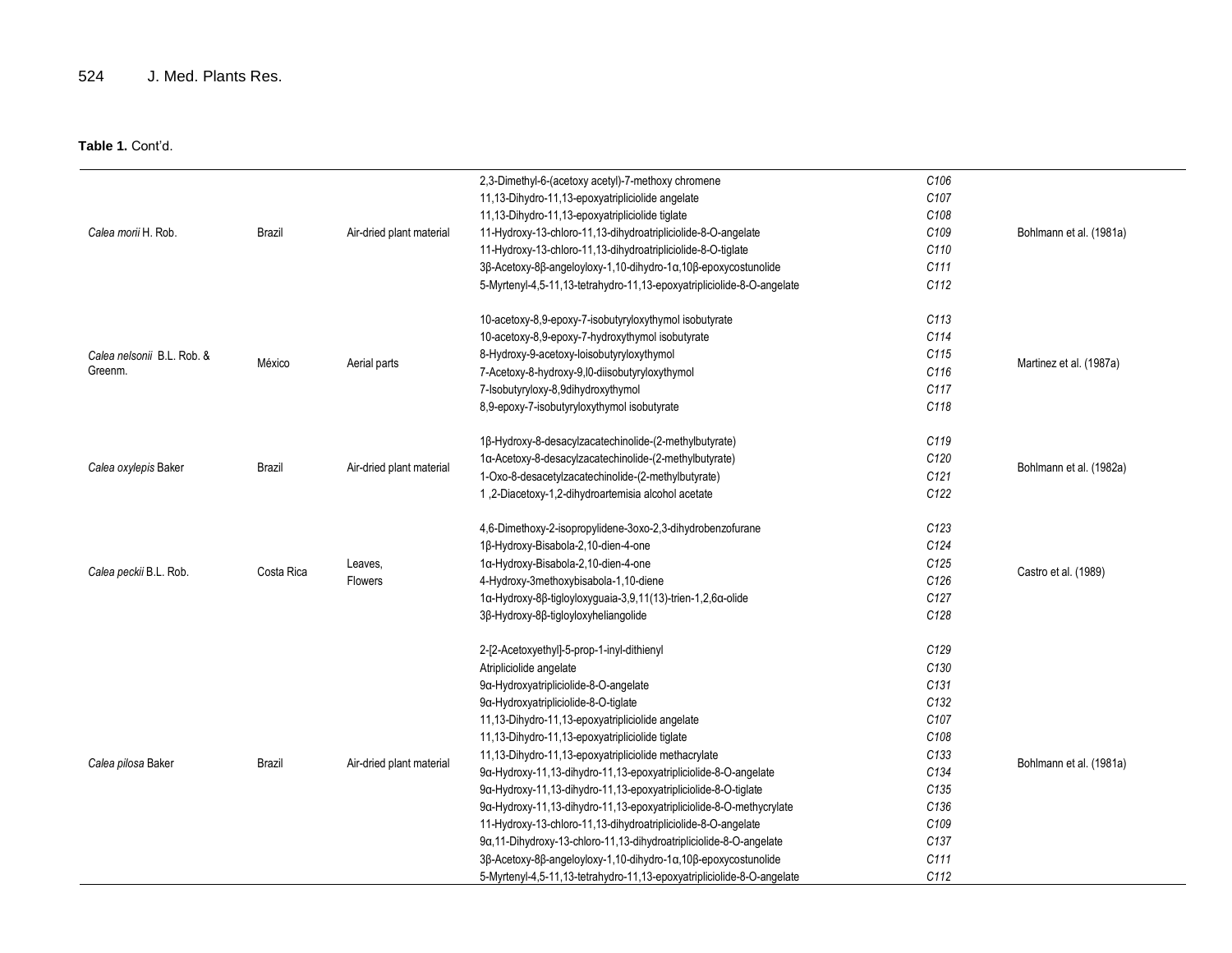|                                  |            |                                          | 4-Glycosyloxybenzoic acid                                    | C138             |                           |
|----------------------------------|------------|------------------------------------------|--------------------------------------------------------------|------------------|---------------------------|
|                                  | Brazil     |                                          | Anisic acid                                                  | C139             |                           |
|                                  |            | Aerial parts                             | Tetradeca-4E,6E,12E-trien-8,10-diyn-1-ol                     | C140             | Ferreira et a. (1980)     |
|                                  |            |                                          | Arucanolide                                                  | C141             |                           |
|                                  |            |                                          |                                                              |                  |                           |
|                                  |            |                                          | 6-Acetyl-7-hydroxy-2,2-dimethylchromene                      | C142             |                           |
|                                  |            |                                          | 6-Acetyl-7-methoxy-2,2-dimethylchromene                      | C143             |                           |
|                                  | Brazil     | Leaves                                   | 6-(1-Hydroxyethyl)-7-methoxy-2,2-dimethylchromene            | C144             | Lima et al. (2015a)       |
|                                  |            |                                          | 6-(1-Ethoxy)-7-methoxy-2,2-dimethylchromene                  | C145             |                           |
| Calea pinnatifida (R. Br.) Less. |            |                                          |                                                              |                  |                           |
|                                  |            |                                          | Ethyl caffeate                                               | C146             |                           |
|                                  |            |                                          | Vanilin                                                      | C147             |                           |
|                                  |            |                                          | 12-hydroxy-encecalin                                         | C148             |                           |
|                                  | Brazil     |                                          | Phytol                                                       | C149             | Lima et al. (2016)        |
|                                  |            | Leaves                                   | 3,4-di-O-caffeoylquinic acid                                 | C150             |                           |
|                                  |            |                                          | 3,5-di-O-caffeoylquinic acid                                 | C151             |                           |
|                                  |            |                                          | 4,5-di-O-caffeoylquinic acid                                 | C152             |                           |
|                                  |            |                                          | 11,13-dihydroxy-calaxin                                      | C <sub>153</sub> |                           |
|                                  |            |                                          |                                                              |                  |                           |
|                                  |            | Leaves,<br>Flowers,<br>Underground parts | Genkwanin                                                    | C154             |                           |
|                                  |            |                                          | (+)-4[],7[]-Aromadendranediol                                | C <sub>155</sub> |                           |
| Calea platylepis Sch. Bip. ex    |            |                                          | Euparin                                                      | C156             |                           |
| Baker                            | Brazil     |                                          | Caleprunin A                                                 | C <sub>157</sub> | Nascimento et al. (2004a) |
|                                  |            |                                          | Caleprunin B                                                 | C <sub>158</sub> |                           |
|                                  |            |                                          | Euparone                                                     | C <sub>159</sub> |                           |
|                                  |            |                                          |                                                              |                  |                           |
|                                  |            |                                          | Acacetin                                                     | C <sub>3</sub>   |                           |
| Calea prunifolia Kunth           | Panama     |                                          | Calbertolide C                                               | C4               | Ober et al. (1985b)       |
|                                  |            |                                          | Prunichromene A                                              | C160             |                           |
|                                  |            |                                          | Prunichromene B                                              | C <sub>161</sub> |                           |
|                                  |            |                                          |                                                              |                  |                           |
|                                  | Costa Rica | Leaves,                                  | Caleprunin A                                                 | C <sub>157</sub> | Ober et al. (1985e)       |
|                                  |            | Flowers                                  | Caleprunin B                                                 | C158             |                           |
|                                  |            |                                          |                                                              |                  |                           |
|                                  |            |                                          | 4,6-Dimethoxy-2-isopropylidene-3oxo-2,3-dihydrobenzofurane   | C123             |                           |
|                                  |            | Leaves,                                  | 7-Methoxycaleteurcrin                                        | C <sub>162</sub> |                           |
|                                  | Costa Rica | Flowers                                  | Caleprunifolin                                               | C163             | Castro et al. (1989)      |
|                                  |            |                                          | 2-Senecioyl-hydroxyquinone-4-O-methyl ether                  | C164             |                           |
|                                  |            |                                          | 5a-Hydroperoxy-costol acetate                                | C165             |                           |
|                                  |            |                                          |                                                              | C <sub>166</sub> | Gomez and Gil (2011)      |
|                                  | Colombia   | Leaves                                   | 1-(2-Hydroxy-5-(1-methoxyethyl)phenyl)-3-methylbut-2en-1-one |                  |                           |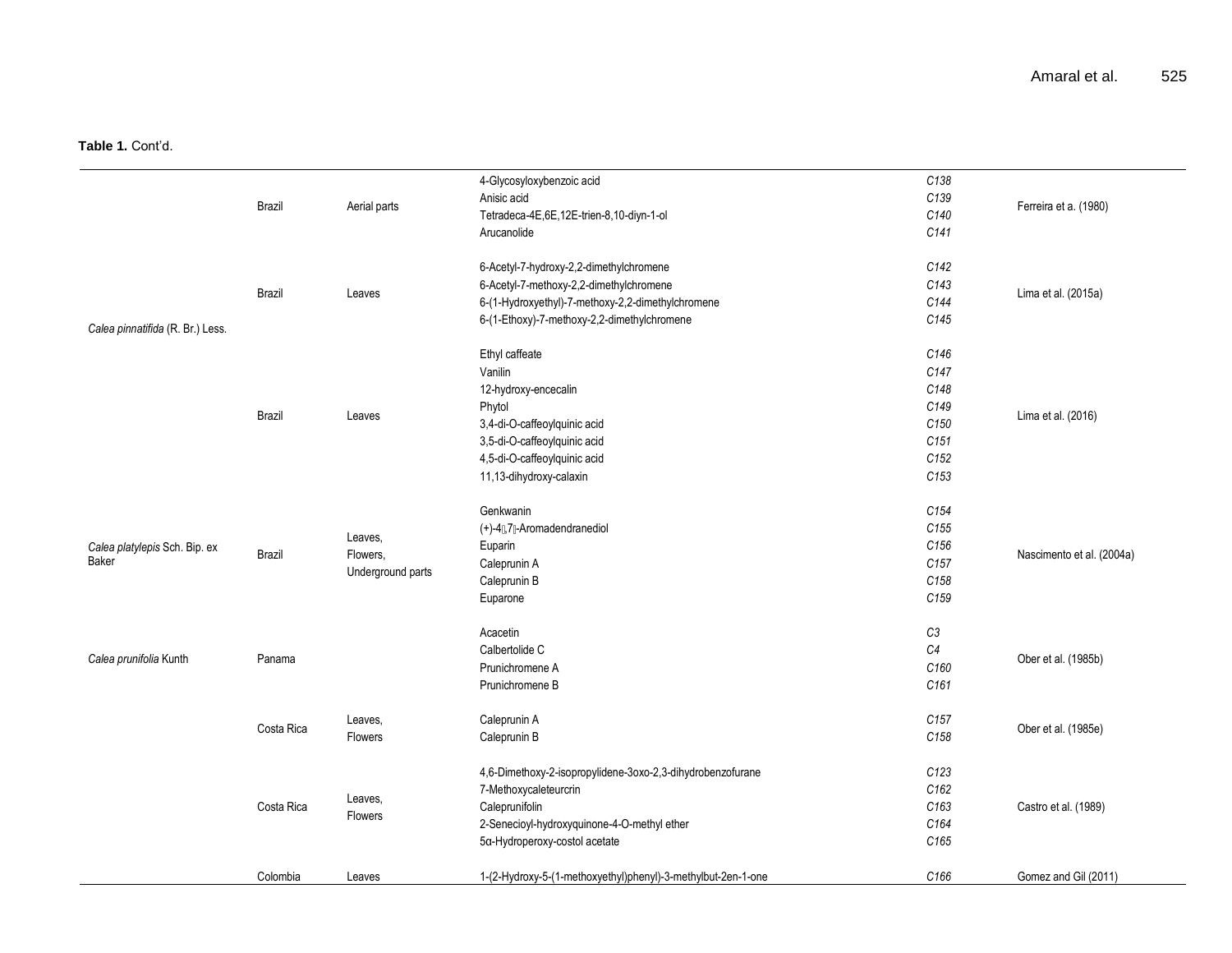| Quercetin 3-rutinoside<br>C168                                                                                                                |                                  |
|-----------------------------------------------------------------------------------------------------------------------------------------------|----------------------------------|
| C169<br>Colombia<br>3,5-Di-O-[E]-caffeoylquinic acid<br>Puebla et al. (2011)<br>Leaves                                                        |                                  |
| C170<br>ent-15b-(I-D-Glucopyranosyloxy)-kaur-16-en-19-oic acid I-D-glucopyranosyl ester                                                       |                                  |
| C171<br>Germacra-4(15), 5, 10(14)-trien-1-one                                                                                                 |                                  |
| Calea reticulata Gardner<br>Brazil<br>Air-dried plant material<br>Bohlmann et al. (1982b)<br>C <sub>172</sub><br>6-Epi-β-verbesinol coumarate |                                  |
| C173<br>1β,10α-Epoxy-8β-tiglinoyloxy-1,10-dihydrocostunolide                                                                                  |                                  |
| C174<br>Heliangin-3-O-acetate                                                                                                                 |                                  |
| C175<br>8β-Tiglinoyloxyreynosin                                                                                                               |                                  |
| Calea rotundifolia (Less.) Baker<br>Brazil<br>Air-dried plant material<br>Bohlmann et al. (1981b)<br>C176                                     |                                  |
| Iβ-Hydroxy-8β-tiglinoyloxyarbusculin B                                                                                                        |                                  |
| C177<br>8β-Tiglinoyloxybalchanin                                                                                                              |                                  |
| C178<br>3-Hydroxy-octa-1,5t-dien-7-one                                                                                                        |                                  |
| C179<br>Leaves, flowers,<br>9α-Hydroxyatripliciolide-8-O-isobutyrate<br>Calea rupícola Chodat                                                 | Schmeda-Hirschmann et al. (1986) |
| Paraguay<br>C180<br>5β-Myrtenyl-4α,5-dihydroatripliciolide-8-O-isovalerate<br>Stem, roots                                                     |                                  |
| C181<br>Eupatoriochromene                                                                                                                     |                                  |
| <b>Brazil</b><br>Aerial parts<br>Steinbeck et al. (1997)<br>C182<br>Precocene II                                                              |                                  |
|                                                                                                                                               |                                  |
| C182<br>Calea serrata Less.<br>Precocene II                                                                                                   |                                  |
| C183<br>Leaves<br>Sesquiterpene hydrocarbons germacrene D<br><b>Brazil</b><br>Ribeiro et al. (2011)                                           |                                  |
| C62<br>β-Selinene<br>Stems                                                                                                                    |                                  |
| C184<br>Bicyclogermacrene                                                                                                                     |                                  |
| C3<br>Acacetin                                                                                                                                |                                  |
| C185<br>Heliangine                                                                                                                            |                                  |
| *NR<br>C <sub>4</sub><br>Venezuela<br>Calbertolide C<br>Ober et al. (1985c)                                                                   |                                  |
| C6                                                                                                                                            |                                  |
| 8-Epi-8-tiglylrupicolin A<br>Calea solidaginea Kunth                                                                                          |                                  |
| C <sub>5</sub><br>Desacyl-8-tiglylsubcordatolide A                                                                                            |                                  |
| C186<br>Leaves, flowers,<br>Solidaginolide A<br>Ober et al (1985c)<br>Venezuela                                                               |                                  |
| C187<br>Solidaginolide B<br>stem, roots                                                                                                       |                                  |
| 8-Epi-isobutyrylrupicolin A<br>C188                                                                                                           |                                  |
| C189<br>8-Epi-isobutyrylrupicolin B<br>Ober et al. (1984c)<br>Venezuela<br>Air-dried plant material                                           |                                  |
| C190<br>Subcordatolide A                                                                                                                      |                                  |
| C <sub>191</sub><br>Subcordatolide B<br>Ober et al. (1984d)<br>Venezuela<br>Air-dried plant material                                          |                                  |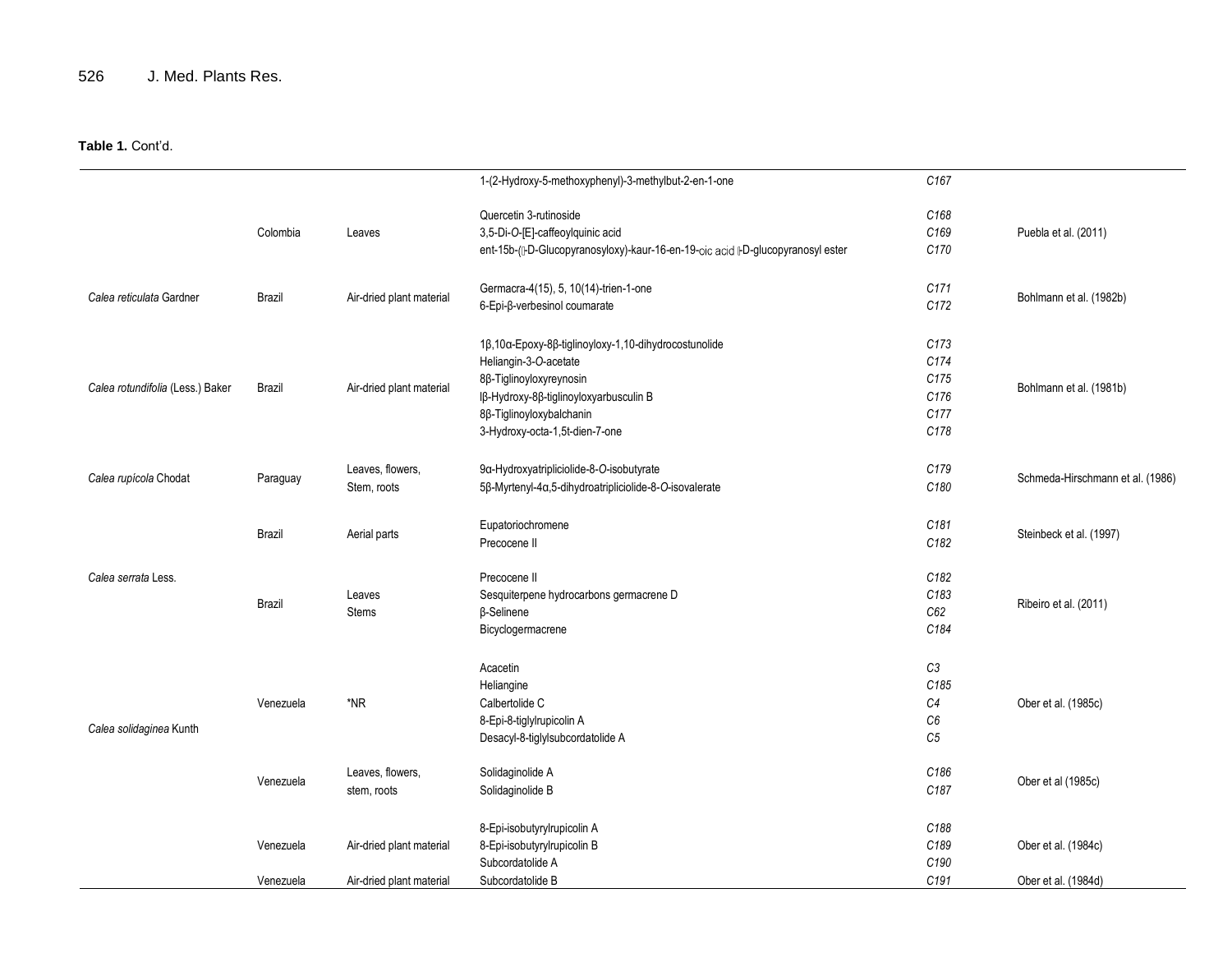|                                                                                     | Venezuela     | Leaves, Flowers,<br>Stem, Roots | Subcordatolide C                                                                                                                                                      | C192                                         | Ober et al. (1984e)       |
|-------------------------------------------------------------------------------------|---------------|---------------------------------|-----------------------------------------------------------------------------------------------------------------------------------------------------------------------|----------------------------------------------|---------------------------|
|                                                                                     | Venezuela     | Leaves, flowers,<br>stem, roots | Subcordatolide D<br>Subcordatolide E                                                                                                                                  | C <sub>193</sub><br>C194                     | Ober et al. (1987a)       |
|                                                                                     | Mexico        | Dried leaves                    | 9a-Acetoxyzexbrevin<br>9α-Hydroxy-11,13-dihydro-11α,13-epoxyatripliciolide-8β-O[2-methylacrylate]<br>9α-Hydroxy-11,13-dihydro-atripliciolide-8β-O-[2-methylacrylate]  | C <sub>195</sub><br>C <sub>196</sub><br>C197 | Lee et al. (1982b)        |
| Calea ternifolia var. calyculata<br>(B.L. Rob.) Wussow, Urbatsch &<br>G.A. Sullivan | Mexico        | Dried leaves                    | 8β-Angeloyloxy-9α-acetoxyternifolin<br>8β-Angeloyloxy-9α-[2-methylbutanoyloxy]-ternifolin                                                                             | C198<br>C199                                 | Lee et al. (1982a)        |
|                                                                                     | Mexico        | Dried aerial parts              | 8β-Angeloyloxy-9α-hydroxycalyculatolide<br>8β-Methylacryloyloxy-9α-hydroxycalyculatolide<br>15-Hydroxy-11,13-dihydro-11α, 13-epoxyatripliciolide-8β-O-angelate        | C200<br>C201<br>C <sub>202</sub>             | Fischer et al. (1984)     |
| Calea teucrifolia (Gardner) Baker                                                   | Brazil        | Aerial parts                    | 5-Hydroxynerolidol<br>5-Acetoxynerolidol                                                                                                                              | C203<br>C204                                 | Bohlmann et al. (1981c)   |
|                                                                                     | Mexico        | Air-dried plant material        | Trichomatolide A                                                                                                                                                      | C <sub>205</sub>                             | Ober et al. (1984a)       |
| Calea trichomata                                                                    | Mexico        | Air-dried plant material        | 3-Deoxy-2,3-dehydroheliangin<br>Trichomatolide B<br>Trichomatolide C<br>Trichomatolide D<br>Trichomatolide E                                                          | C206<br>C207<br>C208<br>C209<br>C210         | Ober et al. (1984b)       |
|                                                                                     | <b>Brazil</b> | Steam.Roots                     | 2-Senecioyl-4-(hydroxyethyl)-phenol<br>2-Senecioyl-4-(angeloyloxyethyl)-phenol<br>2-senecioyl-4-(methoxyethyl)-phenol<br>2-senecioyl-4-(pentadecanoyloxyethyl)-phenol | C <sub>211</sub><br>C212<br>C213<br>C214     | Nascimento et al. (2004b) |
| Calea uniflora Less.                                                                | Brazil        | Underground parts               | Uniflorol-A<br>Uniflorol-B<br>2,2-Dimethyl-6-(1-hydroxyethyl)-chroman-4-one                                                                                           | C <sub>215</sub><br>C216<br>C15              | Nascimento et al. (2007a) |
|                                                                                     | Brazil        | Leaves                          | Neurogenin<br>Ethyl caffeate<br><b>Butein</b><br>Orobol                                                                                                               | C217<br>C146<br>C218<br>C <sub>219</sub>     | Lima et al. (2015b)       |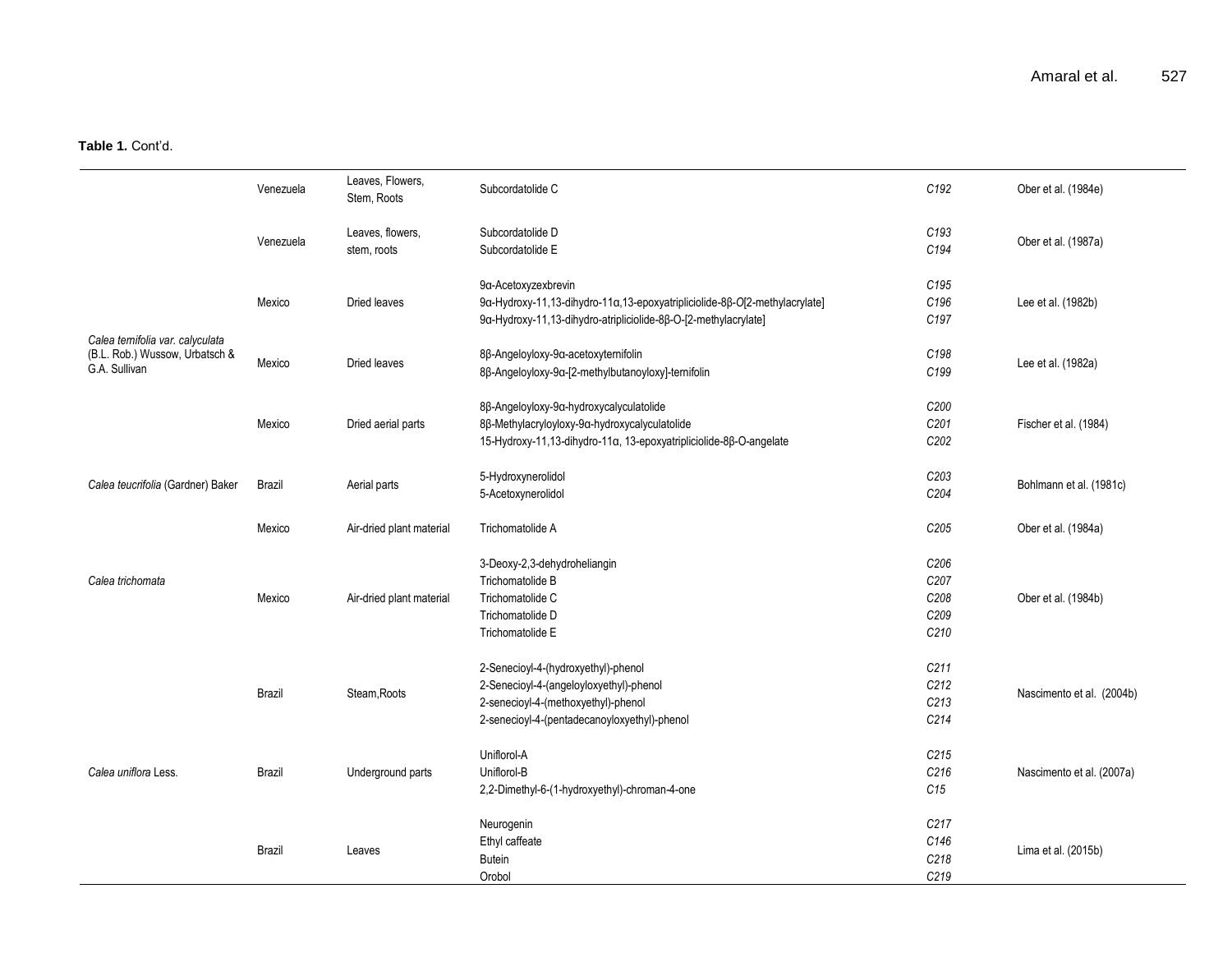|                             |             |                          | a-Hydroxy-butein                                                                       | C220 |                               |
|-----------------------------|-------------|--------------------------|----------------------------------------------------------------------------------------|------|-------------------------------|
|                             |             |                          | Caffeic acid                                                                           | C221 |                               |
|                             |             |                          |                                                                                        | C222 |                               |
|                             |             |                          | Butein 4'-O-glucopyranosyl                                                             |      |                               |
|                             |             |                          | Quercetin 3-O-glucopyranosyl                                                           | C223 |                               |
|                             |             |                          | 3,5-di-O-caffeoylquinic acid                                                           | C151 |                               |
|                             | $*NR$       | Seed oil                 | trans-3, cis-9, cis-12-octadecatrienoic acid                                           | C224 | Bagby et al. (1965)           |
|                             |             |                          | 6-Methoxy-isoeugenol-isobutyrate                                                       | C225 |                               |
|                             |             |                          | Caleurticin                                                                            | C226 |                               |
|                             |             |                          | 9a-Hydroxy-atripliciolid-8-O-[2-methylacrylate]                                        | C227 |                               |
|                             |             |                          | 9a-[Isovaleryloxy-bzm. Senecioyloxy-bzw. Angeloyloxy]-15-hydroxy-atripliciolid-8-O-[2- | C228 |                               |
|                             | *NR         | Leaves                   | methylacrylate]                                                                        | C229 | Bohlmann and Jakupovic (1979) |
|                             |             |                          | Caleurticolidacetate                                                                   |      |                               |
|                             |             |                          | Caleurticolide-[2-methylacrylate]                                                      | C230 |                               |
|                             |             |                          | Caleurticolide-angelicate                                                              | C231 |                               |
| Calea urticifolia DC.       |             | Dried leaves             | Juanislamin                                                                            | C232 | Castillo et al. (1981)        |
|                             | El Salvador |                          | 2,3-epoxy-juanislamin                                                                  | C233 | Ohguchi et al. (2009)         |
|                             |             |                          | Calealactone A                                                                         | C234 |                               |
|                             |             |                          | Calealactone B                                                                         | C235 |                               |
|                             |             | Leaves                   | Calealactone C                                                                         | C236 | Yamada et al. (2004)          |
|                             |             |                          | 2,3-epoxy-calealactone A                                                               | C237 |                               |
|                             | Mexico      |                          | Calein D                                                                               | C238 | Ohguchi et al. (2009)         |
|                             |             |                          | Juanislamin                                                                            | C232 |                               |
|                             |             |                          | 2,3-epoxy-juanislamin                                                                  | C233 |                               |
|                             |             | Leaves                   | Arucanolide                                                                            | C141 | Ohguchi et al. (2009)         |
|                             |             |                          | 8β-Angeloxyloxy-3β-(2-methylbutyryloxy)-1β,10α-epoxy-1,10H-costunolide                 | C239 |                               |
| Calea villosa Baker         | Brazil      | Air-dried plant material | 11,13-Epoxy-11,13H-budlein A                                                           | C240 | Bohlmann et al. (1982e)       |
|                             |             |                          | 11β-Hydroxy-13-chloro-11,13H-budlein A                                                 | C241 |                               |
|                             |             |                          |                                                                                        |      |                               |
|                             | *NR         | Aerial parts             | 1a-Acetoxy-zacatechinolide                                                             | C242 | Bohlmann and Zdero (1977b)    |
|                             |             |                          | 1-Oxo-zacatechinolide                                                                  | C243 |                               |
| Calea zacatechichi Schltdl. |             |                          | Calein A                                                                               | C244 |                               |
|                             | $*NR$       | *NR                      | Calein B                                                                               | C245 | Quijano et al. (1979)         |
|                             | Mexico      | Leaves, Flowers          | Zexbrevin                                                                              | C246 | Herz and Kumar (1980)         |
|                             |             | Aerial parts             | Calein E                                                                               | C247 | Martinez et al. (1987b)       |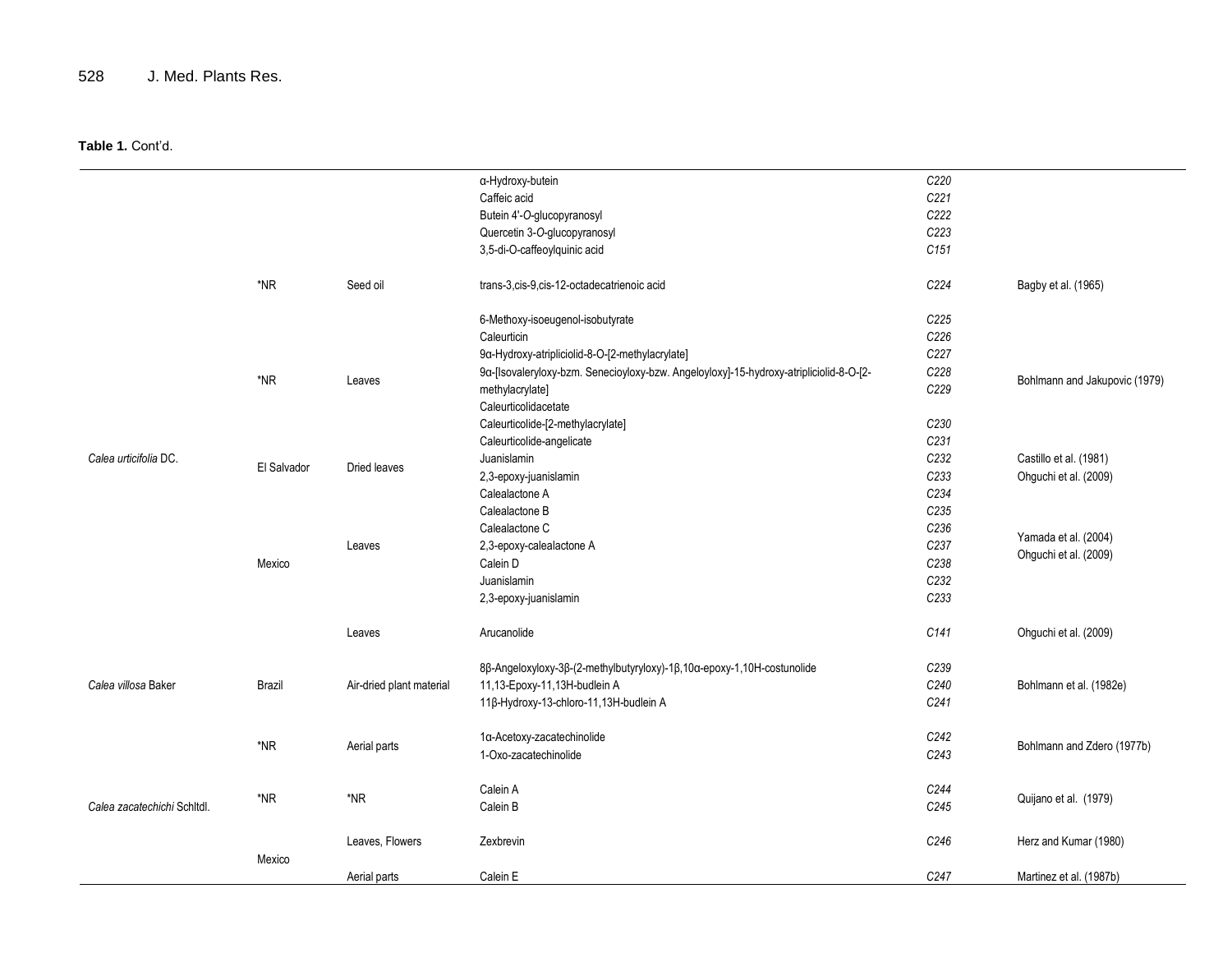|     |                  | Calein F                               | C248             |                      |
|-----|------------------|----------------------------------------|------------------|----------------------|
|     |                  | 4',5-Dihydroxy-7-methoxyflavone        | C249             |                      |
|     |                  | 5,7-Dihydroxy-3',4'-dimethoxyflavone   | C <sub>250</sub> |                      |
|     | Air dried leaves | 4',5,7-Trihydroxyflavone               | C <sub>251</sub> | Kohler et al. (2002) |
|     |                  | 5-Hydroxy-3',4',7-trimethoxyflavone    | C <sub>252</sub> |                      |
|     |                  | 5-Hydroxy-4',7-dimethoxyflavone        | C <sub>253</sub> |                      |
|     |                  |                                        |                  |                      |
|     |                  | Calein A                               | C <sub>244</sub> |                      |
|     |                  | Calein D                               | C238             |                      |
|     |                  | Calealactone C                         | C236             |                      |
| *NR | Leaves, Stems    | Calealactone D                         | C <sub>254</sub> | Wu et al. (2011)     |
|     |                  | Calealactone E                         | C <sub>255</sub> |                      |
|     |                  | 8β-angeloxy-9α-acetyloxycalyculatolide | C <sub>256</sub> |                      |

\*NR: Not reported.

rather than an α-methylene-γ-lactone. Finally, they could have useful antihypertensive properties through increasing NO levels, resulting in vascular relaxation of the smooth muscle (Seca et al., 2015).

Diverse biological activities have been attributed to the genus *Calea*. Notably however, several studies solely reported isolation of phytochemicals without parallel biological testing, revealing a gap in current knowledge. Known biological activities are discussed in the following paragraphs.

#### **Antiplasmodial effects**

Leaves from *C. zacatechichi* showed antiplasmodial activity in an investigation of medicinal plants from El Salvador. In this study, it was assumed that isolated flavones represented the major antiprotozoal principles. For investigation of *C. zacatechichi*, air dried leaves (300 g) were extracted with petrol-EtOAc (1:1 V/V) and MeOH. The extract was subjected to column chromatography and sequentially eluted with  $MeOH-H<sub>2</sub>O$  mixtures of decreasing polarity. Five flavones were identified: 4',5-Dihydroxy-7 methoxyflavone (C249), 5,7-Dihydroxy-3',4' dimethoxyflavone (C250), 4',5,7-Trihydroxyflavone (C251), 5-Hydroxy-3',4',7-trimethoxyflavone (C252), 5-Hydroxy-4',7-dimethoxyflavone (C253) (Table 1 and Figure 1). The isolated flavones were identified by H-NMR and MS. The lipophilic crude extract showed significant antiplasmodial activity *in vitro* with  $IC_{50}$  values between 6 and 25 μg/ml. All flavones isolated from *C. zacatechichi* had activity against *Plasmodium falciparum*, with  $IC_{50}$  values ranging from 4 to 40 μM (Köhler et al., 2002).

#### **Leishmanicidal effects**

Various studies have investigated leishmanicidal activity of the genus *Calea*. A study performed

with leaves of *Calea pinnatifida* demonstrated leishmanicidal activity. Fresh leaves of *C. pinnatifida* (800 g) were extracted by maceration for 15 days at room temperature with ethanol 92%. After evaporation of the solvent, 12 g of ethanolic extract was obtained. Sub-fractions were then obtained, using solvents of increasing polarity. The hexane fraction was purified by column chromatography on silica gel and preparative thin layer chromatography (TLC) to afford four chromones: 6-Acetyl-7-hydroxy-2,2 dimethylchromene (C142), 6-Acetyl-7-methoxy-2,2-dimethylchromene (C143), 6-(1- Hydroxyethyl)-7-methoxy-2,2-dimethylchromene (C144) and 6-(1-Ethoxy)-7-methoxy-2,2 dimethylchromene (C145) (Table 1), but only two compounds (C143 and C144) exhibited moderate activity (Figure 2). Structure identification of isolated compounds involved analysis of spectral data of 1D and 2D-NMR. To evaluate antileishmanial activity, a culture of human cells and *Leishmania amazonensis* was utilized (Lima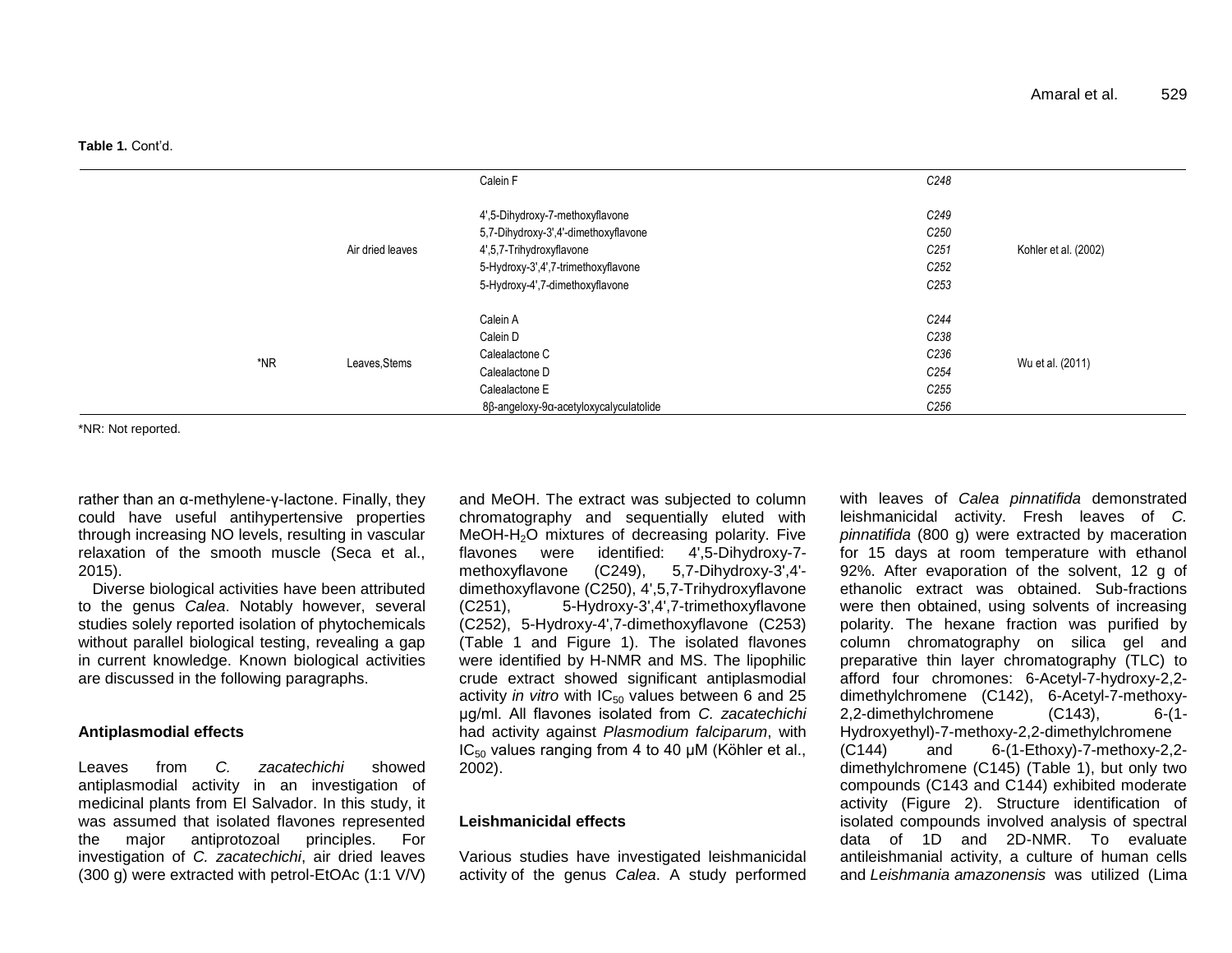

**Figure 1.** Flavonoids isolated from *Calea zacatechichi* with antiplasmodial activity.



**Figure 2.** Chromenes of *Calea pinnatifida* with *in vitro* leishmanicidal activity.



**Figure 3.** Chromanones isolated from *Calea uniflora* with leishmanicidal activity.

#### et al., 2015a).

A study on dichloromethane and ethyl acetate fractions of the leaves of C. uniflora did not exhibit promising leishmanicidal activity, but instead displayed trypanocidal activity. Nine phenolic compounds were identified, namely neurogenin (C217), ethyl caffeate (C146), butein (C218), orobol (C219), α-hydroxy-butein (C220), caffeic acid (C221), butein 4"*O*-glucopyranosyl (C222), quercetin 3-O-glucopyranosyl (C223) and 3,5-di-*O*-caffeoylquinic acid (C151) (Table 1) (Lima et al., 2015b).

In contrast, another study showed that a mixture of two chromanones uniflorol-A (C215) and uniflorol-B (C216) (Table 1) from underground organs of *C. uniflora* had leishmanicidal activity. Dried and powdered underground parts of *C*. *uniflora* (200 g) were exhaustively extracted with dichloromethane at room temperature and 4.2 g of crude extract was obtained. Various chromatographies were performed, including TLC and HPLC, and NMR was used to deduce the structures. The inseparable mixture of uniflorol-A and uniflorol-B significantly inhibited *Leishmania major* promastigote growth *in vitro* by 54.8, 81.5 and 88.9% at concentrations of 25, 50 and 100 μg/ml, respectively (Nascimento et al., 2007a) (Figure 3).

Germacranolides of *C. zacatechichi* were evaluated and also showed leishmanicidal activity. Six compounds were isolated and identified as calealactone C (C236), calein D (C238), calein A (C244), calealactone E (C255), 8β-angeloxy-9α-acetyloxycalyculatolide (C256) and a new compound calealactone D (C254) (Figure 4). All the compounds possessed leishmanicidal effects compared with the positive control pentamidine. The crude methanol extract obtained by percolation was sequentially extracted with chloroform and hexane and subjected to vacuum liquid chromatography on silica gel, eluting successively with gradient n-hexane-ethyl acetate mixtures of increasing polarities (Wu et al., 2011).

#### **Trypanocidal effects**

*C. uniflora* extracts have also been evaluated for trypanocidal and fungicidal activities. Extracts exhibited high trypanocidal activity, lysing 99% of parasites. However, the extracts were not as effective against fungi, showing fungicidal activity *in vitro* against just two dermatophytes. Four *p*-hydroxyacetophenone derivatives were isolated from the extracts: 2-Senecioyl-4- (hydroxyethyl)-phenol (C211), 2-Senecioyl-4- (angeloyloxyethyl)-phenol (C212), 2-senecioyl-4- (methoxyethyl)-phenol (C213) and 2-senecioyl-4- (pentadecanoyloxyethyl)-phenol (C214) (Table 1 and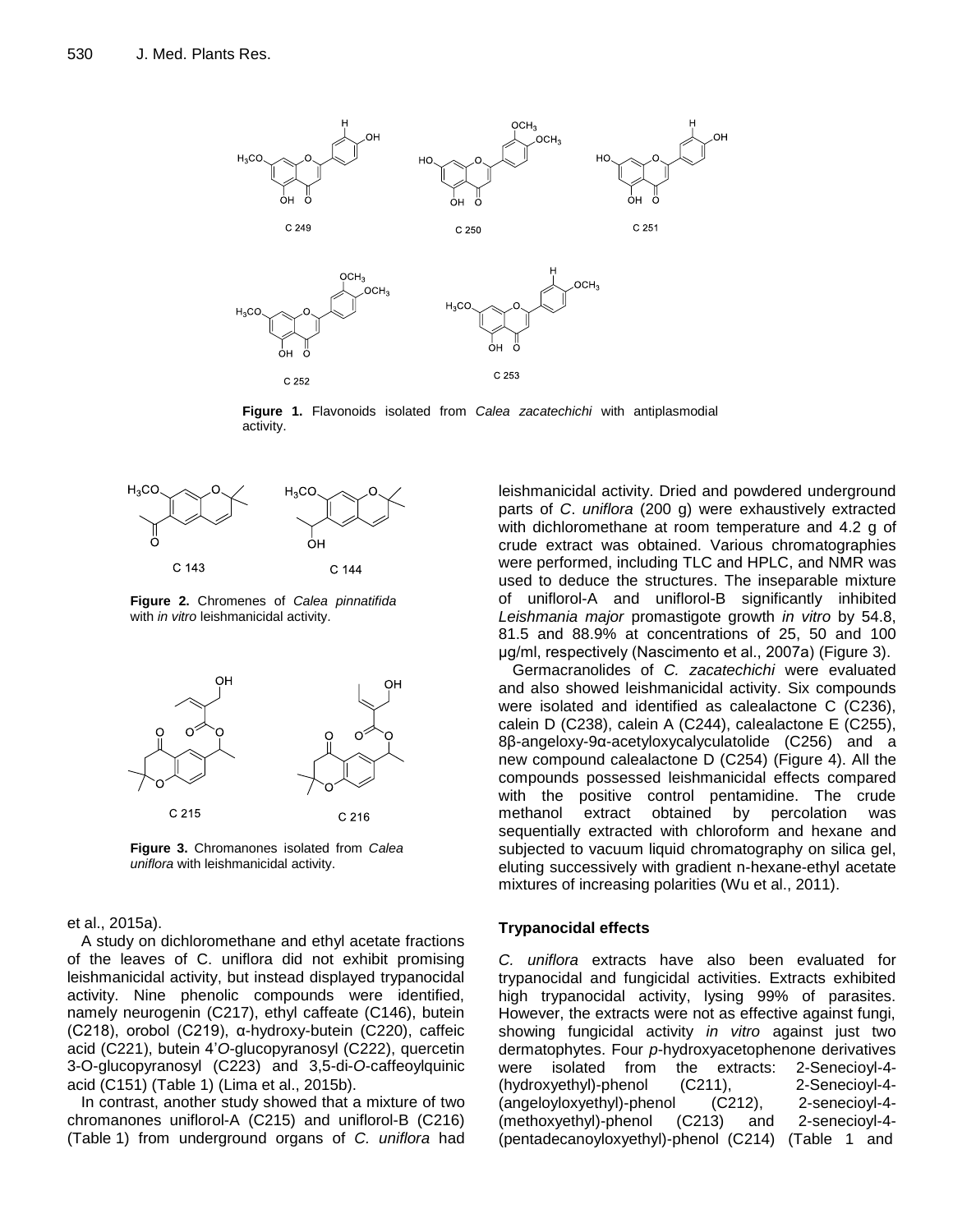

**Figure 4.** Sesquiterpene lactones isolated from *Calea zacatechichi* with leishmanicidal activity.



**Figure 5.** *p*-hydroxyacetophenone derivatives from *Calea uniflora* with trypanocidal properties.

Figure 5). These compounds were isolated from the dichloromethane fraction and identified by NMR. Only compounds C211 and C214 (Figure 5) showed trypanocidal activity in vitro, lysing 70 and 71% of parasites at 500 μg/ml (Nascimento et al., 2004a). Other phenolic compounds of *C. uniflora* have exhibited trypanocidal activity. Fresh leaves were extracted by maceration at room temperature with ethanol 92% for 15 days. Further fractions were obtained through selective partitioning (with hexane, dichloromethane and ethyl acetate). Chromatographic (vacuum liquid chromatography and gel column) separations afforded several compounds. Those showing trypanocidal activity *in vitro* were ethyl caffeate (C146) and a mixture of butein  $(C218)$  + orobol (C219), displaying  $IC_{50}$  values of 18.27 and 26.53 μM, respectively (Lima et al., 2017) (Figure 6).

Two flavonoids obtained from ethanolic extract of aerial parts of *Calea clausseniana* were evaluated for their *in vitro* trypanocidal activity against the trypomastigote forms of *Trypanosoma cruzi*, with neither compound showing trypanocidal activity (Nascimento and Oliveira, 2007b).

# **Acaricidal activity**

One study was performed to evaluate the acaricidal properties of the essential oil obtained from *C. serrata*. This study demonstrated that both the essential oil and the isolated precocene II were toxic to the larvae of the tick *Rhipicephalus microplus.* The essential oil was obtained from fresh leaves of the plant by hydrodistillation using a Clevenger-type apparatus. The oil was analyzed by gas chromatography (GC) and gas chromatography/mass spectrometry (GC/MS). For extraction and isolation of precocene II, air-dried and powdered plant material was extracted by repeated maceration with n-hexane. Precocene II (C182) (Table 1 and Figure 7) was isolated from this extract by column chromatography using silica gel 60 and *n*-hexane: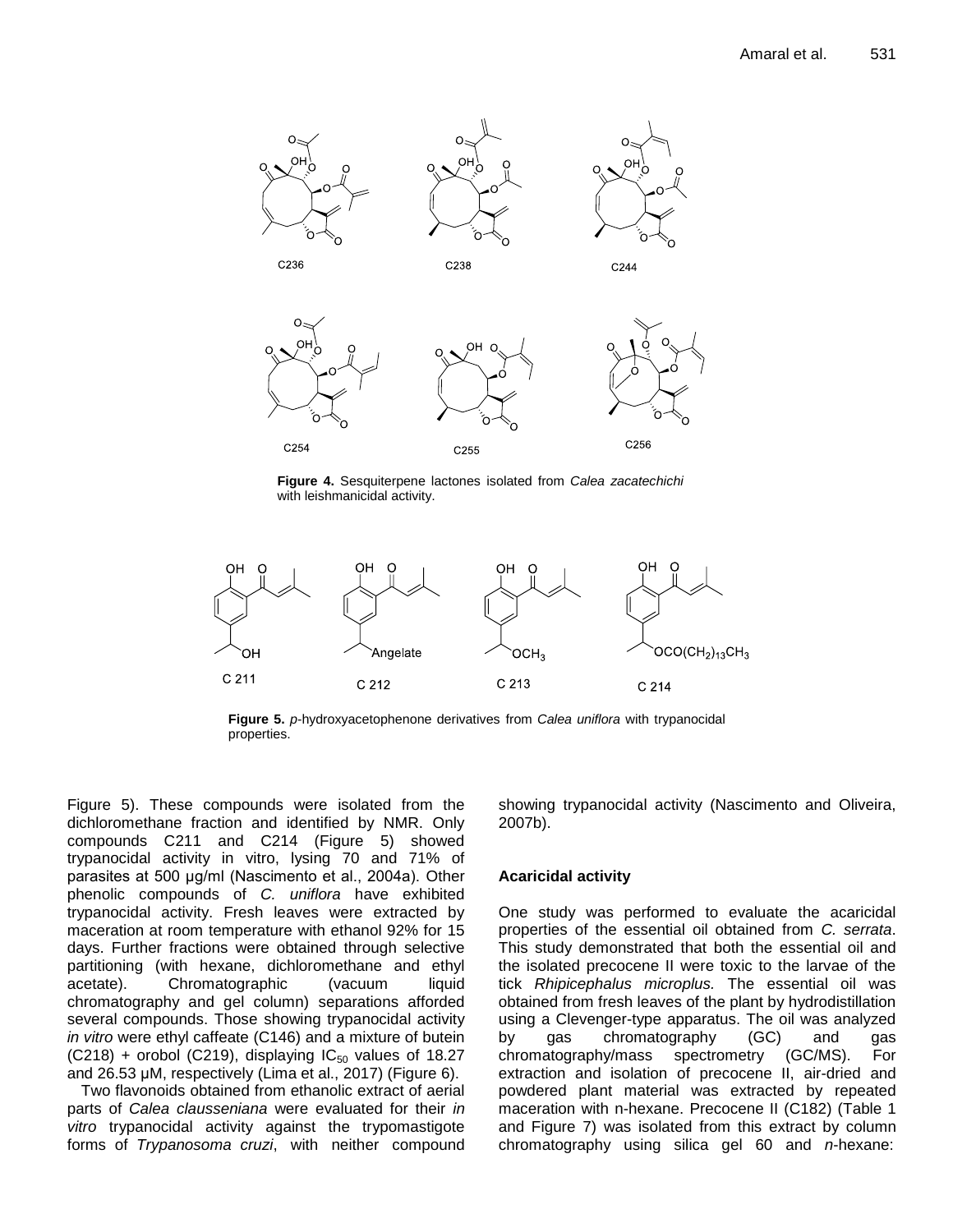

**Figure 6.** Phenolic compounds of *Calea uniflora* with trypanocidal activity.





dichloromethane, in increasing polarities, obtaining some fractions rich in precocene II (Ribeiro et al., 2011). Precocene II (C182) had been previously reported in the literature (Steinbeck et al., 1997).

### **Vasodilator activity**

Chemical investigation of the leaves of *Calea prunifolia*  has resulted in the isolation of three compounds: Quercetin 3-rutinoside (C168), 3,5-Di-*O*-[E]-caffeoylquinic acid (C169) and ent-15b-(β-D-Glucopyranosyloxy)-kaur-16-en-19-oic acid β-D-glucopyranosyl ester (C170) (Table 1 and Figure 8). Their chemical structures were elucidated on the basis of spectral analysis, including HRMS, 1D- and 2D-NMR. The vasodilator effect related to anti adrenergic activity of the three compounds was evaluated in isolated aortic rings from *Wistar* rats contracted cumulatively with phenylephrine (from  $1 \times 10^{-9}$ to 5  $\times$  10<sup>-5</sup> mol L<sup>-1</sup>). Although these compounds were devoid of significant vasodilator activity when they were tested alone (1  $\mu$ g mL<sup>-1</sup>), both mixtures (1:1:1) and the EtOH extract exerted preventive anti-adrenergic activity increasing the phenylephrine CE<sub>50</sub> from 2.3  $\times$  10<sup>-8</sup> to 1.3  $\times$  10<sup>-7</sup> and 8.0  $\times$  10<sup>-7</sup> mol/L<sup>-1</sup>, respectively. While a mixture of these three compounds exerted preventive anti-adrenergic activity, they did not show vasodilator activity (Puebla et al., 2011).

# **Anti-inflammatory effects**

A study of *C. prunifolia* revealed two chemical compounds, one of which showed topical antiinflammatory activity. Both compounds were derived from *p*-hydroxyacetophenone. The compound that presented satisfactory anti-inflammatory activity was 1-(2-hydroxy-5- (1-methoxyethyl)phenyl)-3-methybut-2-en-1-one (C166) (Table 1 and Figure 9). Dried leaves of *C. prunifolia* were extracted by percolation with ethanol at room temperature and the extract was concentrated under vacuum at 35°C. The crude extract was chromatographed on a silica gel column with  $CH_2Cl_2$  obtaining five fractions. In the experiment, edema was induced in the ears of female mice by the topical application of 2.5 µg TPA to the ear surfaces. Subsequently, the right ear received the extracts at a concentration of 500 µg per ear, using indomethacin as reference substance in all cases. Although one of the compounds had anti-inflammatory activity, it was suggested that synthetic modification would be necessary to increase the anti-inflammatory activity of these compounds (Gómez and Gil, 2011).

The aqueous extract of *C. zacatechichi* showed potential antiiflammatory activity preventing the formation of edema after administration of carrageenan. Powdered leaves (1 g) were extracted with distilled water, heating for 10 min at 95°C. Following centrifugation at 100 g, the supernatant was adjusted to pH 7.4. For the biological assay, male *Wistar* rats (200 to 250 g) and Swiss albino mice (20 to 25 g) were used. The extracts were administered and compared with both indomethacin and a negative control. In this study, only crude extracts were evaluated for anti-inflammatory activity and no individual compounds were isolated. The study concluded that *C. zacatechichi* contains compounds with potential antiinflammatory activity and that this activity can be associated with the biosynthesis of prostaglandins and lipoxygenase products (Venegas-Flores et al., 2002). Other studies of *C. zacatechichi* have revealed the presence of sesquiterpene lactones (Herz and Kumar, 1980) and chromenes (Quijano et al., 1977) and these compounds are known to be associated with anti-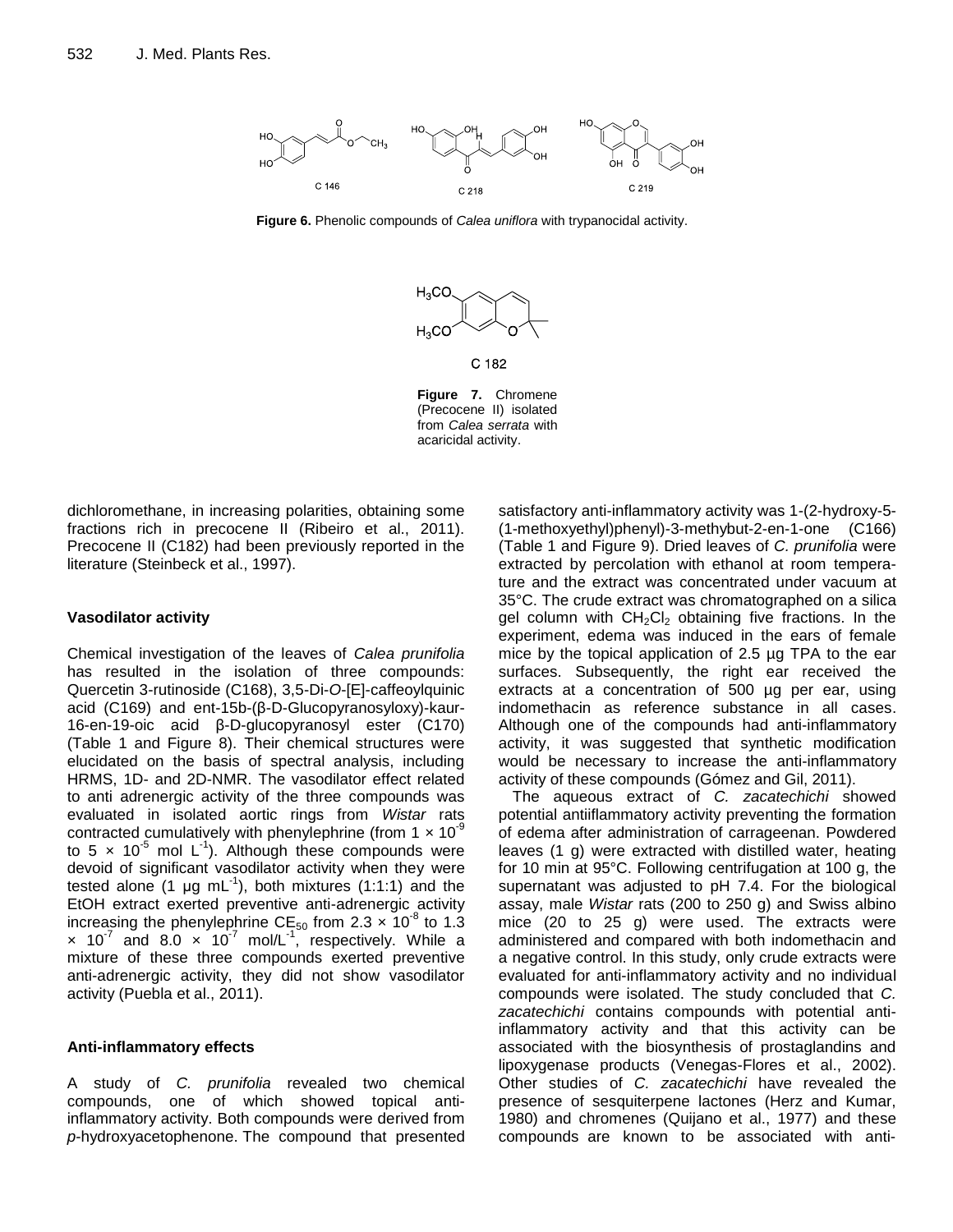

**Figure 8.** Phenolic compounds from *Calea prunifolia* with vasodilator activity.



C 166

**Figure 9.** *p*-hydroxyacetophenone derivative isolated from *Calea prunifolia* with antiinflammatory activity.



**Figure 10.** Sesquiterpene lactones from *Calea urticifolia* tested for cytotoxic activity.

inflammatory activity.

#### **Cytotoxic effects**

Cytotoxic activity was observed in a study of *C. urticifolia*. The major sesquiterpene lactones isolated from the acetone extract exhibited anti-melanotic activity in mouse B16 melanoma cells. The results suggested that the inhibitory effects of sesquiterpene lactones on melanin biosynthesis may be due to the suppression of tyrosinase expression. In particular, 2,3-epoxy-juanislamin (C233) (Table 1 and Figure 10) was notable for its potentinhibitory activity on melanogenesis through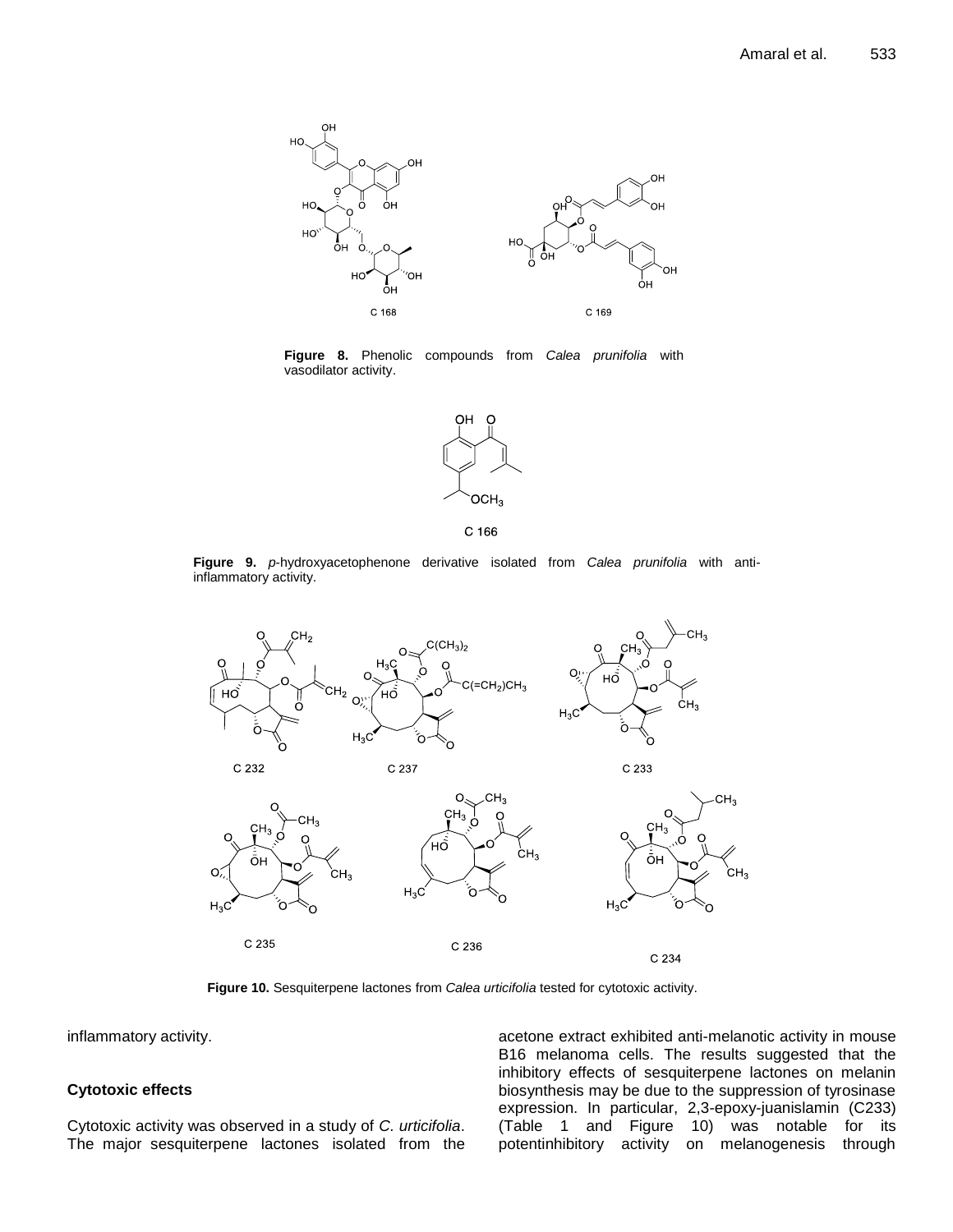

**Figure 11.** Benzofurans isolated from *Calea platylepis* with antimicrobial activity.

modulating the transcriptional machinery of tyrosinase mRNA (Ohguchi et al., 2009).

In another study, the anticancer activity of the dichloromethane crude extract obtained from *C. pinnatifida* was evaluated. Dried aerial parts of*C. pinnatifida* were ground and an aliquot extracted by soxhlet with dichloromethane (DCE). The DCE showed high potency and selectivity for melanona and kidney cell lines. An *in vivo* study using Erlich ascites tumor and Erlich solid tumor further validated the cytotoxic effects of DCE. The substance(s) involved in the antitumor effect of *C. pinnatifida* DCE are unknown, although some compounds known from the extract, such as the sesquiterpene lactones, could explain these results (Marchetti et al., 2012).

# **Antimicrobial activity**

Extracts of leaves and flowers of *Calea platylepis* have shown antimicrobial activity against bacteria and fungi. These activities were performed by the well diffusion method, evaluating compounds in the range of 50 to 1000 µg/ml. Bacitracin and ketoconazole were used as positive controls for bacterial and fungal strains, respectively. Certain compounds, namely (+)-4α,7β-Aromadendranediol (C155), euparin (C156), caleprunin B (C158) and euparone (C159) (Table 1 and Figure 11), demonstrated a broad spectrum of action, inhibiting the growth of various strains of microorganisms (bacteria and fungi).

The flavonoid genkwanin (C154) was inactive against all the microorganisms, while caleprunin A (C157) showed antifungal activity against the dermatophyte *Trichophyton mentagrophytes* (Nascimento et al., 2004b). Several compounds have been isolated in other studies of *C. platylepis*, including sesquiterpenes, flavonoids, benzofurans, steroid saponins and *p*hydroxyacetophenone derivatives (Nascimento et al., 2002).

The essential oil of *Calea fruticosa* showed antimicrobial activity against Gram-negative bacteria (*Proteus vulgaris*), although activity proved to be selective as there was no activity against yeast strains. This study involved hydrodistillation of the leaves, GC/MS analysis of the essential oil and subsequent evaluation of the essential oil against a panel of microorganisms. *C. fruticosa* essential oil was characterized by 43 constituents, representing 62.9% of the total oil composition. The essential oil was dominated by the presence of oxygenated sesquiterpenes and sesquiterpene hydrocarbons, with caryophyllene (C69), α-cadinol (C76) and sellin-11-en-4-α-ol (C77) (Table 1) as the most abundant components (Carvalho et al., 2014). The antibacterial activity of the oil was ascribed to the synergistic effects of α-pinene and linalool (Sivasothy et al., 2011).

Antifungal activity of *Calea clematidea* was shown to be moderate against *Trichophyton tonsurans, Trichophyton rubrum, Trichophyton menthagrophytes var. interdigitale, Epidermophyton floccosum, Microsporum gypseum, Microsporum canis* and *Microsporum nanum.* The essential oils described were shown to inhibit fungal growth. Fresh leaves and flowers were subjected to steam distillation for 4 h using a Clevenger-type apparatus, followed by exhaustive extraction of the steam distillate with diethyl ether. The antifungal activities against pathogenic fungi, from patient isolates, were determined using the dilution technique. The minimum inhibitory concentration (MIC) was measured for the leaf essential oil and clemateol, and both showed moderate fungistatic and fungicidal action against dermatophytes (Flach et al., 2002).

#### **Antidiarrheal and antinociceptive effects**

*Calea zacatechichi* extracts exhibited antidiarrheal and antinociceptive effects in mouse models of irritable bowel syndrome. A methanolic macerate was further extracted with dichloromethane (DCM) to yield a solid extract. According to this paper, such extracts may be used as a source material to treat pain and diarrhea associated with irritable bowel syndrome (Salaga et al., 2015).

*C. uniflora* Less. was investigated for antinociceptive effects and cytotoxicity. Regarding antinociceptive activity, models produced significant results at doses corresponding to 100 and 300 mg/kg of the crude extract compared to the control. The rota rod model was favoured since the extract did not cause motor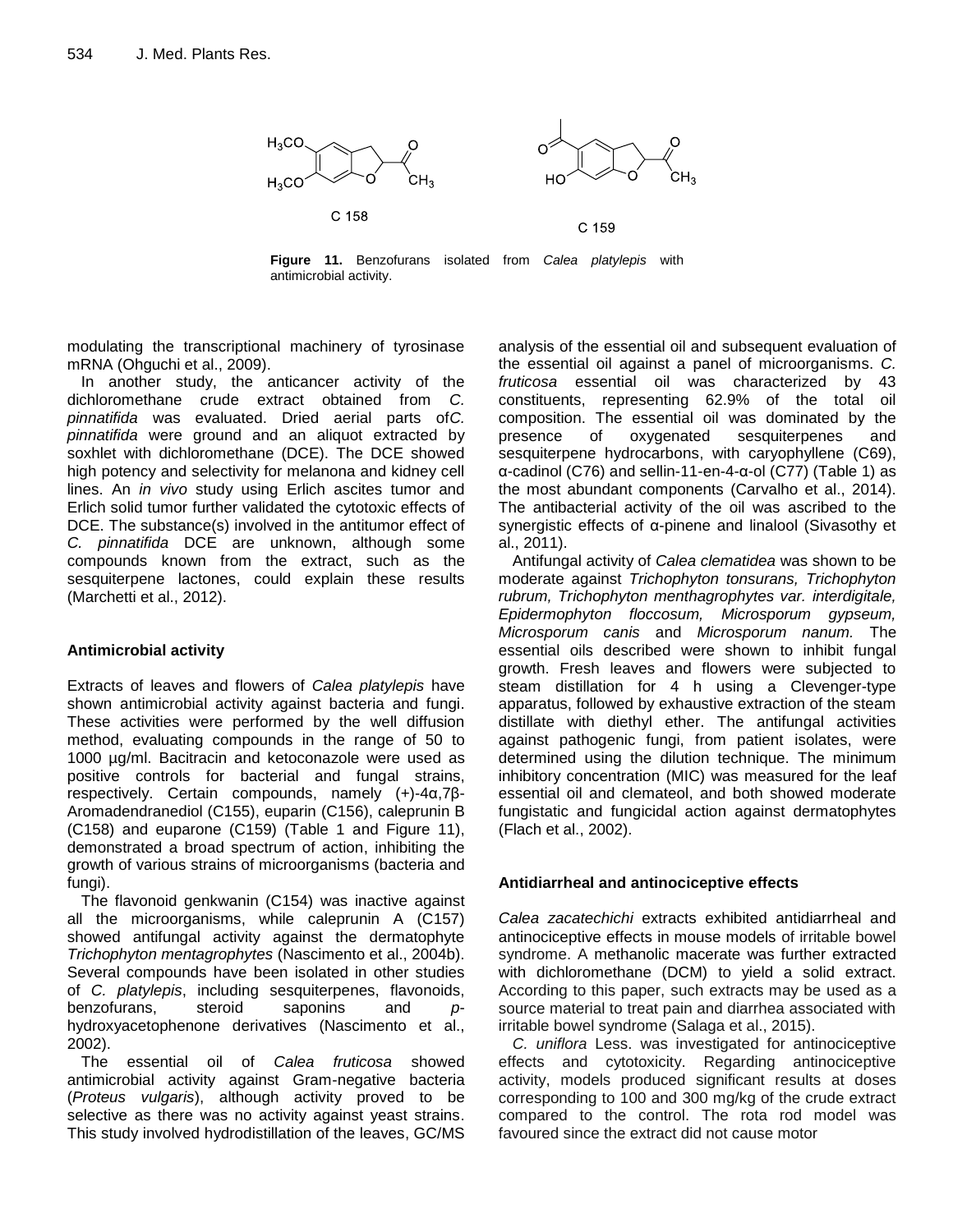incoordination and sedation in the experiment. In the *in vitro* cytotoxic tests, both crude extracts and ethyl acetate and butanolic fractions produced  $IC_{50}$  values greater than 58 µg/ml with the HaCaT lineage and 48 µg/ml with the B16-F1 lineage; thus, these values did not indicate cytotoxic effects. Phytochemical analyses verified the presence of flavonoids and sesquiterpenes within *C. uniflora* extracts (Torres et al., 2016).

#### **Anti-obesity effects**

A study of *C. urticifolia* indicated the possibility that germacranolides obtained from acetone extract of the leaves of this species have anti-obesity effects. The germacranolides inhibited preadipocyte differentiation in 3T3-L1 cells, suggesting this activity. Inhibition of the differentiation of 3T3-L1 cells to adipocytes is beneficial for the prevention of obesity complicated by atherosclerosis (Matsuura et al., 2005).

#### **Conclusion**

The genus *Calea* contains several potential pharmacophores for drug discovery programmes, notably chromenes as anti-inflammatory and anticancer agents but also for their diverse sesquiterpene lactone consituents.

However, prior to the application or recommendation of these species to prevent or treat disease states, additional pharmacological and toxicological studies are essential; notably, no literature reports exist on the safety and efficacy of the 37 species described in this paper.

#### **CONFLICT OF INTERESTS**

The authors have not declared any conflict of interests.

#### **ACKNOWLEDGEMENTS**

The authors are thankful to the National Council for Scientific and Technological Development (CNPq) and Fundação de Amparo à Pesquisa e Inovação do Estado de Santa Catarina (FAPESC) and Coordenação de Aperfeiçoamento de Pessoal de Nível Superior (CAPES – Edital PVE nº 09/2014) for funding and scholarships.

#### **REFERENCES**

- Abbet C, Slacanin I, Corradi E, De Mieri M, Hamburger M, Potterat O (2014). Comprehensive analysis of *Cirsium spinosissimum* Scop. a wild alpine food plant. Food Chem. 160(1):165-170.
- Andrade-Cetto A, Heinrich M (2015). Plantas mexicanas com efeito hipoglicemiante utilizados no tratamento de diabetes. J. Ethnopharmacol. 99(3):325-348.
- Anke H, Bergendorff O, Sterner O (1989). Assays of the biological activities of guaiane sesquiterpenoids isolated from the fruit bodies of edible lactarius species. Food Chem. Toxicol. 27(6):393-397.
- Avancini CAM, Wiest JM (2008). Etnomedicina veterinária, etnonosotaxia e etnoterapêutica de doenças de pele como referência para seleção e avaliação preliminar da atividade antibacteriana de plantas nativas do Sul do Brasil. Rev. Bras. Plantas Med. 10(1):70- 78.
- Bagby MO, Siegl WO, Wolff IA (1965). A new acid from *Calea urticaefolia* seed oil: trans-3, cis-9-12-octadecatrienoic acid. J. Am. Oil Chem. Soc. 42(1):50-53.
- Balam PG. (2008). Los herbolarios mayas. Maldonado Ed. del Mayab. Baker JG (1884). Compositae IV: Helianthoideae. In: Martius CFP. Fl. Brasil. pp. 251-268.
- Bauer K, Garbe D, Surburg H (1997). Common fragrance and flavor materials: preparation, properties and uses, 3rd ed. Wiley-VCH, New York, USA.
- Bohlmann F, Bapuji M, King RM, Robinson H (1982a). New heliangolides from *Calea oxylepis*. Phytochemistry 21(5):1164-1166.
- Bohlmann F, Borthakur N, King RM, Robinson H (1982b). Germacrane and eudesmane derivatives from *Calea reticulata*. Phytochemistry 21(7):1793-1794.
- Bohlmann F, Fritz U, King RM, Robinson H (1981a). Fourteen heliangolides from *Calea* species. Phytochemistry 20(4):743-749.
- Bohlmann F, Gupta RK, Jakupovic J, King RM, Robinson H (1981b). Eudesmanolides and heliangolides from *Calea rotundifolia*. Phytochemistry 20(7):1635-1637.
- Bohlmann F, Gupta RK, Jakupovic J, King RM, Robinson H (1982f). Furanoheliangolides and farnesol derivatives from *Calea hispida*. Phytochemistry 21(12):2899-2903.
- Bohlmann F, Gupta RK, King RM, Robinson H (1982d). Two furanoheliangolides from *Calea angusta*. Phytochemistry 21(8):2117- 2118.
- Bohlmann F, Gupta RK, King RM, Robinson H (1982e). Three furanoheliangolides from *Calea villosa*. Phytochemistry 21(10):2593- 2595.
- Bohlmann F, Jakupovic J (1979). Neue germacranolide aus *Calea Urticifolia*. Phytochemistry 18:119-123.
- Bohlmann F, Mathur R, Jakupovic J, Gupta RK, King RM, Robinson H (1982c). Furanoheliangolides and others compounds from *Calea hymenolepis*. Phytochemistry 21(8):2045-2048.
- Bohlmann F, Mohammadi D, Mohammadi PS, Jakupovic J, King RM, Robinson H (1984). Germacranolides related to chapliatrin from *Calea Harleyi.* Phytochemistry 23(5):1095-1097.
- Bohlmann F, Zdero C (1977a). C<sub>17</sub>-Acetylenverbindungen aus Calea *integrifolia*. Phytochemistry 15:1177.
- Bohlmann F, Zdero C (1977b). Neue germacrolide aus *Calea zacatechichi*. Phytochemistry 16:1065-1068.
- Bohlmann F, Zdero C, King RM, Robinson H (1981c). Heliangolides, and nerolidol and *p*-hydroxyacetophenone derivatives from *Calea* species. Phytochemistry 20(7):1643-1647.
- Camilotti JG, Biu CC, Farago PV, Santos VLP, Franco CRC, Budel JM (2014). Anatomical characters of leave and stem of *Calea serrata*  Less. Asteraceae. Braz. Arch. Biol. Technol*.* 57(6):867-873.
- Carvalho CC, Turatti IC, Lopes NP, Salvador MJ, Nascimento AM (2014). Chemical composition and antimicrobial activity of essential oil from Brazilian plants *Acanthospermum australe*, *Calea fruticosa* and *Mikania glauca*. Afr. J. Pharm. Pharmacol.8(14):392-398.
- Castillo JB, Ferrero MTM, Luis FR, Bueno PV (1981). Salvadorian compositae. II. Juanislamin and 2,3-epoxy-juanislamin, two new sesquiterpenic lactones from *Calea urticifolia*. J. Nat. Prod. 44(3):348-350.
- Castro V, Tamayo-Castillo, Jakupovic J (1989). Sesquiterpene lactones and other constituents from *Calea prunifolia* and *C. peckii*. Phytochemistry 28(9):2415-2418.
- Chadwick [M,](http://www.mdpi.com/search?authors=Martin%20Chadwick&orcid=) Trewin [H](http://www.mdpi.com/search?authors=Harriet%20Trewin&orcid=) , Gawthrop [F](http://www.mdpi.com/search?authors=Frances%20Gawthrop&orcid=) , Wagstaff C (2013). Sesquiterpenoids Lactones: Benefits to Plants and People. Int. J. Mol. Sci. 14(6):12780-12805.
- Di Pisa F, Landi G, Dello Iacomo L, Pozzi C, Borsari C, Ferrari S, Santucci M, Santarem N, Cordeiro-da-Silva A, Moraes CB, Alcantara LM, Fontana V, Freitas-Junior LH, Gul S, Kuzikov M, Behrens B, Pöhner I, Wade RW, Cost MP, Mangani S (2017). Chromona-4-One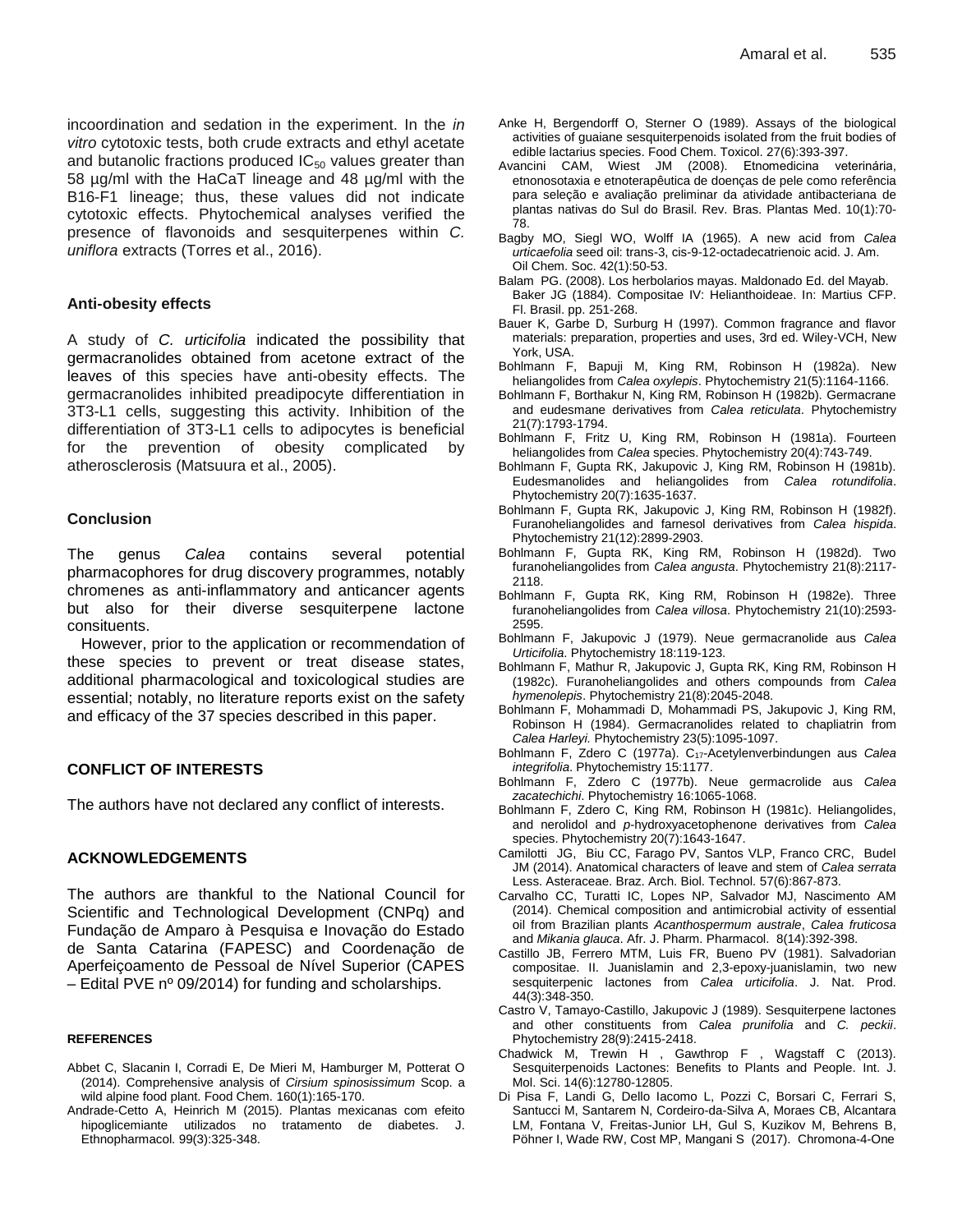Derivatives Targeting Pteridine Reductase 1 and Showing Anti-Parasitic Activity. Molecules 22(426):1-16.

- Fernandes AC, Ritter MR (2009). A família Asteraceae no Morro Santana, Porto Alegre. Rio Grande do Sul, Brasil. Rev. Bras. Biocienc. 7(4):395-439.
- Ferreira ZS, Roque NF, Gottlieb OR, Oliveira F, Gottlieb HE (1980). Structural clarification of germacranolides from *Calea* species. Phytochemistry 19:1481-1484.
- Fischer NH, Lee IY, Fronczek FR (1984). Three new furanone-type heliangolides from *Calea ternifolia* and the molecular structure of 8βangeloyloxy-9α-hydroxycalyculatolide. J. Nat. Prod. 47(3):419-425.
- Flach A, Gregel B, Simionatto E, Da Silva UF, Zanatta N, Morel AF, Linares CEB, Alves SH (2002). Chemical analysis and antifungal activity of the essential oil of *Calea clematidea*. Planta Med. 68:836- 838.

[Gach K,](http://www.ncbi.nlm.nih.gov/pubmed/?term=Gach%20K%5BAuthor%5D&cauthor=true&cauthor_uid=25656627) [Długosz A,](http://www.ncbi.nlm.nih.gov/pubmed/?term=D%C5%82ugosz%20A%5BAuthor%5D&cauthor=true&cauthor_uid=25656627) [Janecka A](http://www.ncbi.nlm.nih.gov/pubmed/?term=Janecka%20A%5BAuthor%5D&cauthor=true&cauthor_uid=25656627) (2015). The role of oxidative stress in

anticancer activity of sesquiterpene lactones. Naunyn-Schmiedebergs Arch. Pharmacol. 388(5):477-86.

Gómez M, Gil JF (2011). Topical anti-inflammatory activity of *Calea prunifolia* hbk (asteraceae) in the tpa modelo of mouse ear inflammation. J. Braz. Chem. Soc. 22(12):2391-2395.

Guerrero MF, Puebl P, Carron R, Martin M, Arteaga L, Roman LS (2002). Assessment of the antihypertensive and vasodilator effects of ethanolic extracts of some Colombian medicinal plants. J. Ethnopharmacol. 80:37-42.

Hamilton AC (2004). Medicinal plants, conservation and livelihoods. Biodivers Conserv. 13:1477-1517.

- Herz W, Kumar N (1980). Sesquiterpene lactones of *Calea zacatechichi* and C. urticifolia. Phytochemistry 19:593-597.
- Kadereit JW, Jeffrey C (2007). Flowering Plants. Eudicots Asterales. In: Kubitzki K. Ed.). The families and genera of vascular plants. Springer-Verlag Berlin Heidelberg. P 635.
- Köhler I, Jenett-Siems K, Siems K, Hernández A, Ibarra RA, Berendsohn WG, Bienzle U, Eich E (2002). In vitro antiplasmodial investigation of medicinal plants from El Salvador. Z. Naturforsch 57:277-281.
- Lee IY, Fronczek FR, Malcolm A, Fischer NH (1982b). New germacranolides from *Calea ternifolia* and the molecular structure of 9α-hydroxy-11,13-dihydro-11α,13-epoxyatripliciolide-8β-O-(2 methylacrylate). J. Nat. Prod. 45(3):311-316.
- Lee IY, Oliver EJ, Urbatsch LE, Fischer NH (1982a). Two sesquiterpene lactones of *Calea ternifolia var. calyculata*. Phytochemistry 21(9):2313-2316.
- Leonti M, Sticher O, Heinrich M (2003). Antiquity of Medicinal Plant Usage in Two Macro-Mayan Ethnic Groups. J. Ethnopharmacol. 88(2-3):119-124.
- Lima TC, Souza RJ, Santos ADC, Moraes MH, Biondo NE, Barison A, Steindel M, Biavatti MW (2015b). Evaluation of leishmanicidal and trypanocidal activities of phenolic compounds from *Calea uniflora*  Less. Nat. Prod. Res. 16:1-7.
- Lima TC, Santos ADC, Costa DTM, Souza RJ, Barison A, Steindel M, Biavatti MW (2015a). Chromenes from leaves of *Calea pinnatifida* and evaluation of their leishmanicidal activity. Rev. Bras. Farmacogn. 25(1):7-10.
- Lima TC, Souza RJ, Moraes MH, Steindel M, Biavatti MW (2017). A new furanoheliangolide sesquiterpene lactone from *Calea pinnatifida* (R.Br.) Less. (Asteraceae) and evaluation of its trypanocidal and leishmanicidal activities. J. Braz. Chem. Soc. 28(2):367-375.
- Lourenço TO, Akisue G, Roque NF (1981). Reduced acetophenone derivatives from *Calea cuneifolia*. Phytochemistry 20(4):773-776.

Machado Filho J (1930). Aruca, amebicida ideal. Arq. Biol. 34:95-98.

- Marchetti GM, Silva KA, Santos AN, Souza IMO, Tinti SV, Figueira GM, Foglio MA, Carvalho JE (2012). The anticancer activity of dichloromethane crude extract obtained from *Calea pinnatifida*. J. Exp. Pharmacol. 4:157-162.
- Martinez MV, Antonio SF, Nathan PJ (1987a). Thymol derivatives from *Calea nelsonii*. Phytochemistry 26(9):2577-25579.
- Martinez MV, Esquivel M, Ortega A (1987b). Two caleines from *Calea zacatechichi.* Phytochemistry 26(7):2104-2106.
- Matsuura N, Yamada M, Suzuki H, Hasegawa N, Kurosaka C, Ubukata M, Tanaka T, Iinuma M (2005). Inhibition of preadipocyte differentiation by germacranolides from *Calea urticifolia* in 3t3-11 cells.

Biosci. Biotechnol. Biochem, 69(12):2470-2472.

- Mors WB, Rizzini CT, Pereira NA (2000). Medicinal plants of Brazil. Reference Publications, Inc. Available at: https://www.cabdirect.org/cabdirect/abstract/20013120590
- Nascimento AM, Costa FC, Thiemann OH, Oliveira DCR (2007c). Chromanones with leishmanicidal activity from *Calea uniflora*. Z. Naturforsch 62:353-356.
- Nascimento AM, Costa FC, Thiemann OH, Rodrigues de Oliveira DC (2007a). Chromanones with leishmanicidal activity from *Calea uniflora*. Z. Naturforsch 62:353-356.
- Nascimento AM, Oliveira DCR (2007b). A new 5-deoxyflavone glycoside from the aerial parts of *Calea clausseniana*. Carbohydr. Res. 342:1262-1263.
- Nascimento AM, Oliveira DCR (2014). Three new chromanones from *Calea clausseniana*. Helv. Chim. Acta 97(1):146-150.
- Nascimento AM, Salvador MJ, Candido RC, Albuquerque S, Oliveira DCR (2004b). Trypanocidal and antifungal activities of ρhydroxyacetophenone derivatives from *Calea uniflora* (Heliantheae, Asteraceae). J. Pharm. Pharmacol. 56:663-669.
- Nascimento AM, Salvador MJ, Candido RC, Ito IY, Oliveira DCR (2004a). Antimicrobial activity of extracts and some compounds from *Calea platylepis*. Fitoterapia 35:514-519.
- Nascimento AM, Sousa E Silva F, Oliveira DCR (2002). Constituints of *Calea platylepis* sch. bip.ex baker. Biochem. Syst. Ecol. 30:993-996.
- Ober AG, Fischer NH, Parodi F (1985d). Jamaicolides A-D, four sesquiterpene lactones from *Calea jamaicensis.* Phytochemistry. 25(4):877-881.
- Ober AG, Frank R, Fronckek FR, Fischer NH (1984e). The molecular structure of subcordatolide C, a eudesmanolide from *Calea subcordata*. J. Nat. Prod. 47(6):920-923.
- Ober AG, Fronczek FR, Fischer NH (1984d). The molecular structure of a new eudesmanolide, subcordatolide B, from *Calea subcordata*. J. Nat. Prod. 47(4):626-629.
- Ober AG, Fronczek FR, Fischer NH (1985e). Three Benzofurans and a 1,4-Dioxin Derivative from Calea Species: The Molecular Structures of Calebertin and Caleteucrin. J. Nat. Prod. 48 (2):242-248.
- Ober AG, Fronczek FR, Fischer NH (1987a). Two New Sesquiterpene Lactones from *Calea subcordata* and the Molecular Structure and Absolute Configuration of Subcordatolide D. J. Nat. Prod. 50(4):604- 611.
- Ober AG, Quijano L, Fischer NH (1984a). Eudesmanolides, trichomatolides B-E, and a heliangolide from *Calea Trichomata*. Phytochemistry. 23(7):1439-1443.
- Ober AG, Quijano L, Urbatsch LE, Fischer NH (1984b). Eudesmanolides from *Calea trichomata*. Phytochemistry. 23(4):910- 912.
- Ober AG, Quijano L, Urbatsch LE, Fischer NH (1984c). Guaianolides from *Calea subcordata*. Phytochemistry. 23(6):1289-1292.
- Ober AG, Urbatsch LE, Fischer NH (1985a). Germacranolides, calbertolides A, B and C, from *Calea berteriana*. Phytochemistry 24(8):1743-1745.
- Ober AG, Urbatsch LE, Fischer NH (1985b). Guaianolides and chromenes from Calea species. Phytochemistry 24(4):795-799.
- Ober AG, Urbatsch LE, Fischer NH (1985c). Two guaianolides from *Calea solidaginea*. Phytochemistry 24(11):2728-2730
- Ober AG, Urbatsch LE, Fischer NH (1986). Sesquiterpene lactones from *Calea leptocephala*. Phytochemistry 25(2):467-470.
- Ober AG, Urbatsch LE, Fischer NH (1987b) Sesquiterpene lactones from *Calea megacephala.* Phytochemistry. 26(4):1204-1206.
- Ohguchi K, Ito M, Yokoyama K, Iinuma M, Itoh T, Nozawa Y, Akao Y (2009). Effects of sesquiterpene lactones on melanogenesis in mouse B16 melanoma cells. Biol. Pharm. Bull. 32(2):308-310.
- Ortega A, López JDC, Maldonado E (1989). A tris-norsesquiterpene lactone and other sesquiterpenes from *Calea crocinervosa*. Phytochemistry 28(10):2735-2736.
- Pereira BG, Pereira GB (2002). Flora maya medicinalcontrol de diabetes, sobrepeso y obesidad, hipertensión arterial, colesterol, litiasis renal (No. Y/306.46 B3). Available at: [http://www.sidalc.net/cgi-](http://www.sidalc.net/cgi-bin/wxis.exe/?IsisScript=sibe01.xis&method=post&formato=2&cantidad=1&expresion=mfn=024387)

[bin/wxis.exe/?IsisScript=sibe01.xis&method=post&formato=2&cantid](http://www.sidalc.net/cgi-bin/wxis.exe/?IsisScript=sibe01.xis&method=post&formato=2&cantidad=1&expresion=mfn=024387) [ad=1&expresion=mfn=024387](http://www.sidalc.net/cgi-bin/wxis.exe/?IsisScript=sibe01.xis&method=post&formato=2&cantidad=1&expresion=mfn=024387)

Picman AK (1986). Biological activities of sesquiterpene lactones.